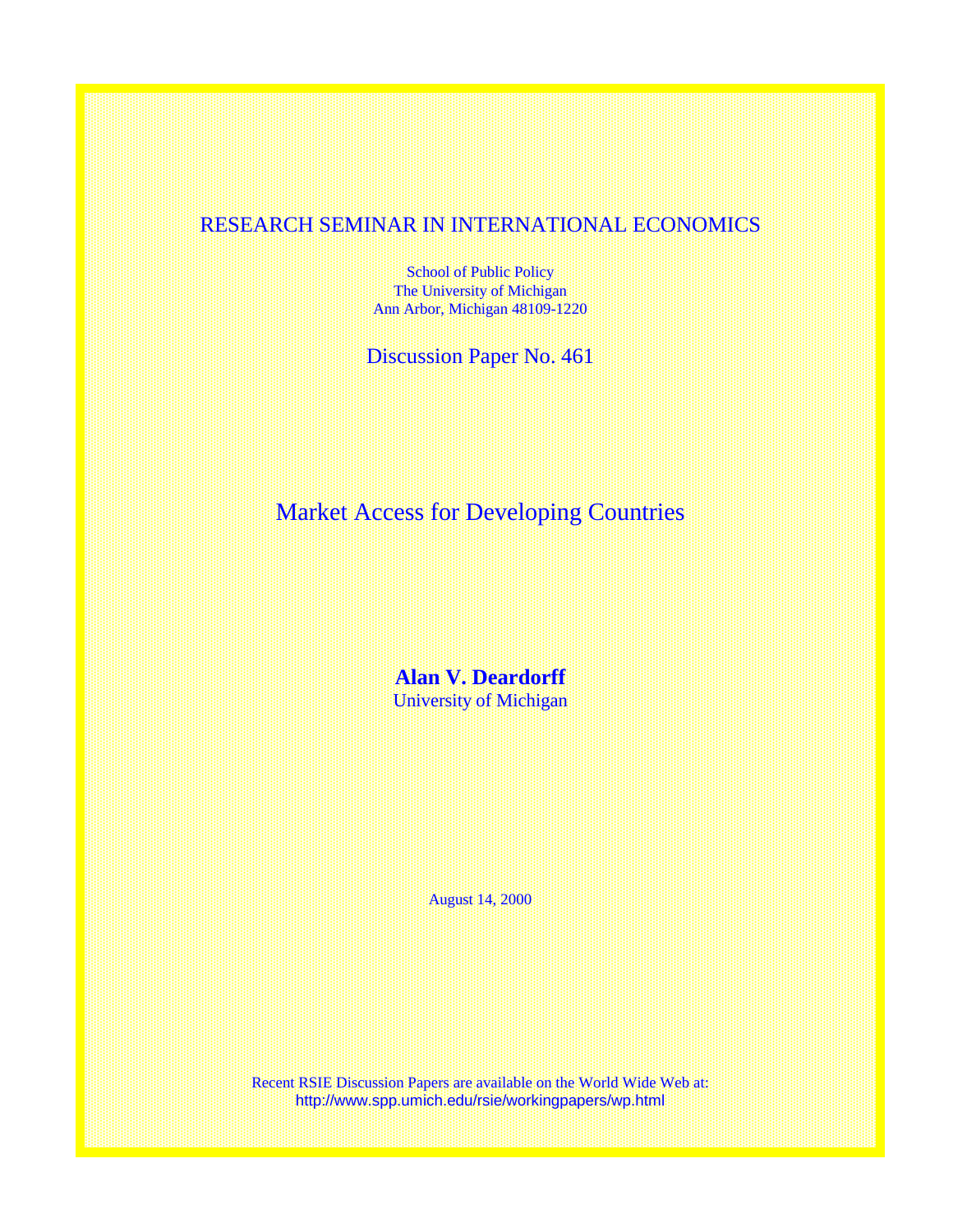# **Market Access for Developing Countries**

**Alan V. Deardorff** 

## **The University of Michigan**

Paper prepared for the conference on "Efficiency, Equity and Legitimacy: The Multilateral Trading System at the Millennium," in memory of Professor Raymond Vernon, John F. Kennedy School of Government, Harvard University June 1-2, 2000

> Revised August 14, 2000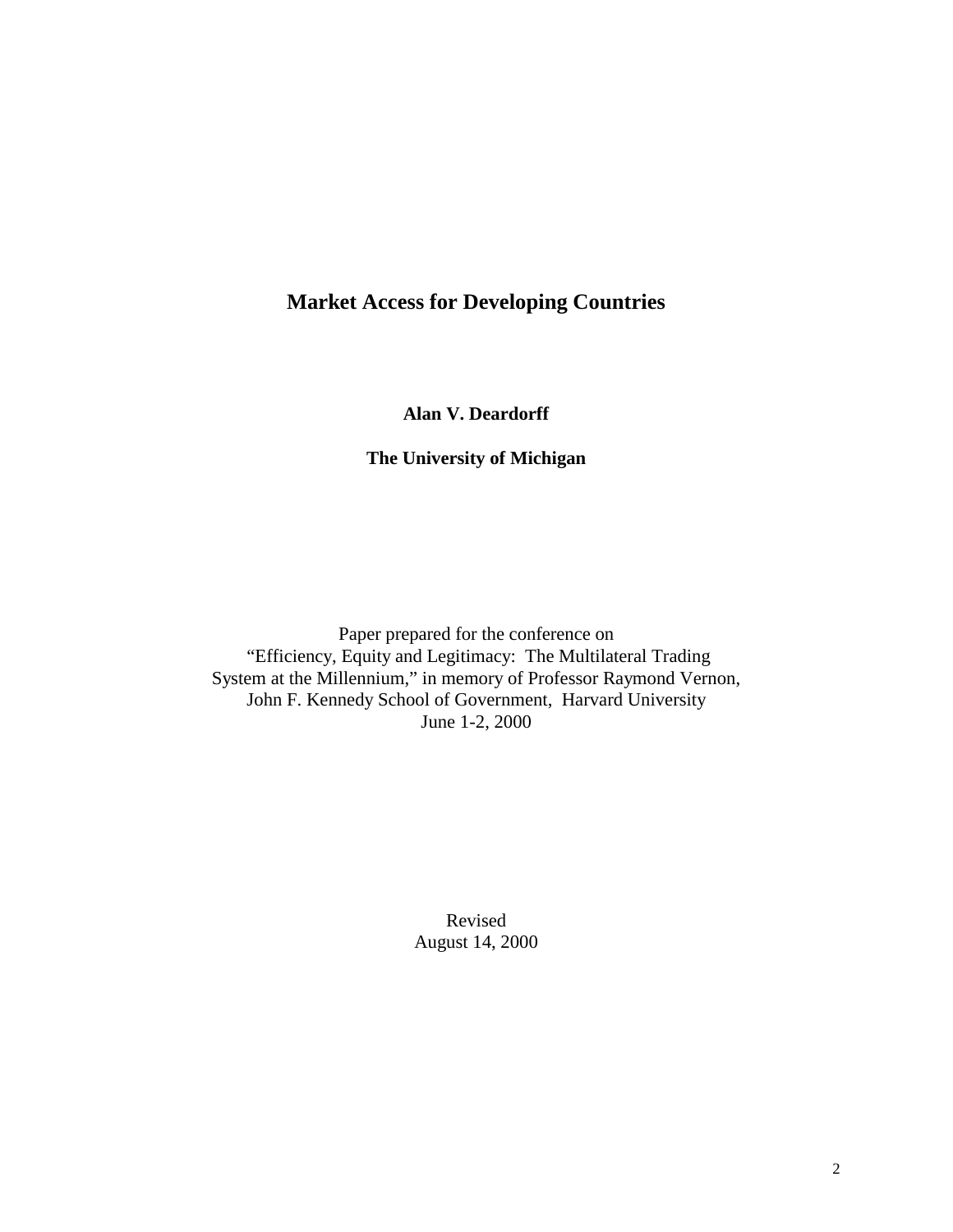Paper: ver.doc

## **ABSTRACT**

# **Market Access for Developing Countries**

## **Alan V. Deardorff**

#### **The University of Michigan**

 This paper argues that successful development by developing countries causes adverse consequences for some factor owners in developed countries. These in turn seek protection from imports and that protection undermines the benefits to the developing countries of their own growth. Several of the main examples of protection in the world today can be interpreted as arising from this mechanism, including protection of textiles, apparel, and steel. More broadly, current resistance to globalization may be due in part to this phenomenon. The paper concludes with a brief discussion of how policies and institutions should respond to this, including increased use and improvement of programs of trade adjustment assistance.

**Keywords:** Trade and Growth **Correspondence:** Protection

**JEL Subject Code:** F13 Commercial Policy Department of Economics

 Alan V. Deardorff University of Michigan Ann Arbor, MI 48109-1220

 Tel. 734-764-6817 Fax. 734-763-9181 E-mail: alandear@umich.ed http://www.econ.lsa.umich.edu/~alandear/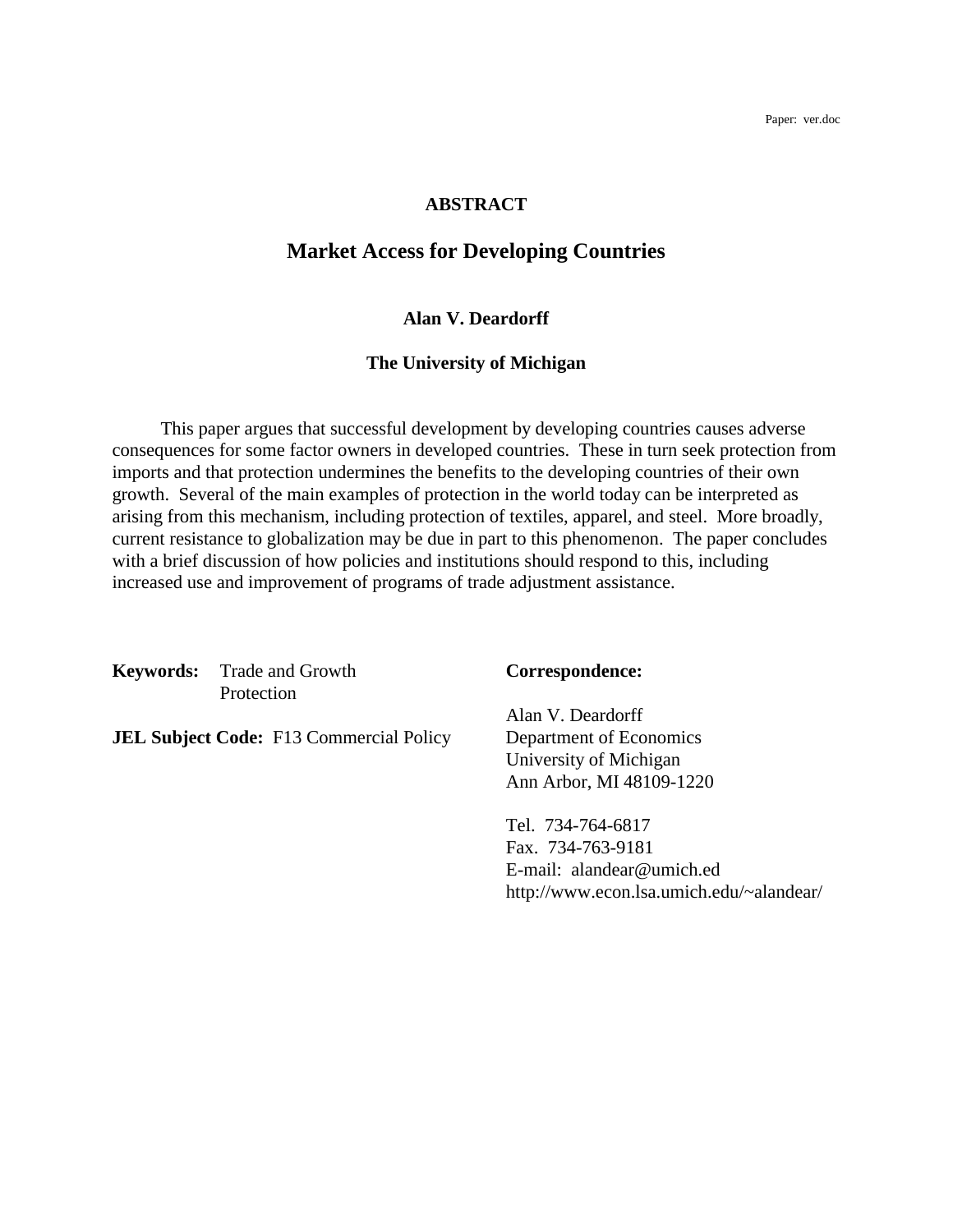# **Market Access for Developing Countries \***

**Alan V. Deardorff The University of Michigan** 

## **I. Introduction**

 $\overline{a}$ 

Most scholars and policy makers today agree that the best strategy for a poor country to develop is to take advantage of international trade. In the last two decades one after another developing country has seen the wisdom of this strategy and has opened its markets to international trade and foreign direct investment (FDI). And yet, ironically, in spite of the approval that scholars from developed countries have accorded this change, the developed world has sometimes met this change by increasing its own barriers to imports from these developing countries. A cynic might question whether the developed world really wants to see developing countries escape poverty. But I see this reluctance to embrace developing-country exports as, at least in part, a natural result of the dynamics of growth, of trade, and of the political economy of protection. It is in the nature of trade and specialization in the world today that developing countries can advance only by stepping on the heals of some of those in developed countries. That is, developing countries grow by expanding in industries that developed countries must then leave behind, and those whose interests are entrenched in those declining industries will

<sup>\*</sup> I have benefited from conversations with Bob Stern on the topic of this paper, as well as from participants too numerous to mention in conferences and seminars in the last few years on the subject of trade and growth. I have particularly benefited from the comments of my two discussants, Patrick Low and Craig VanGrasstek.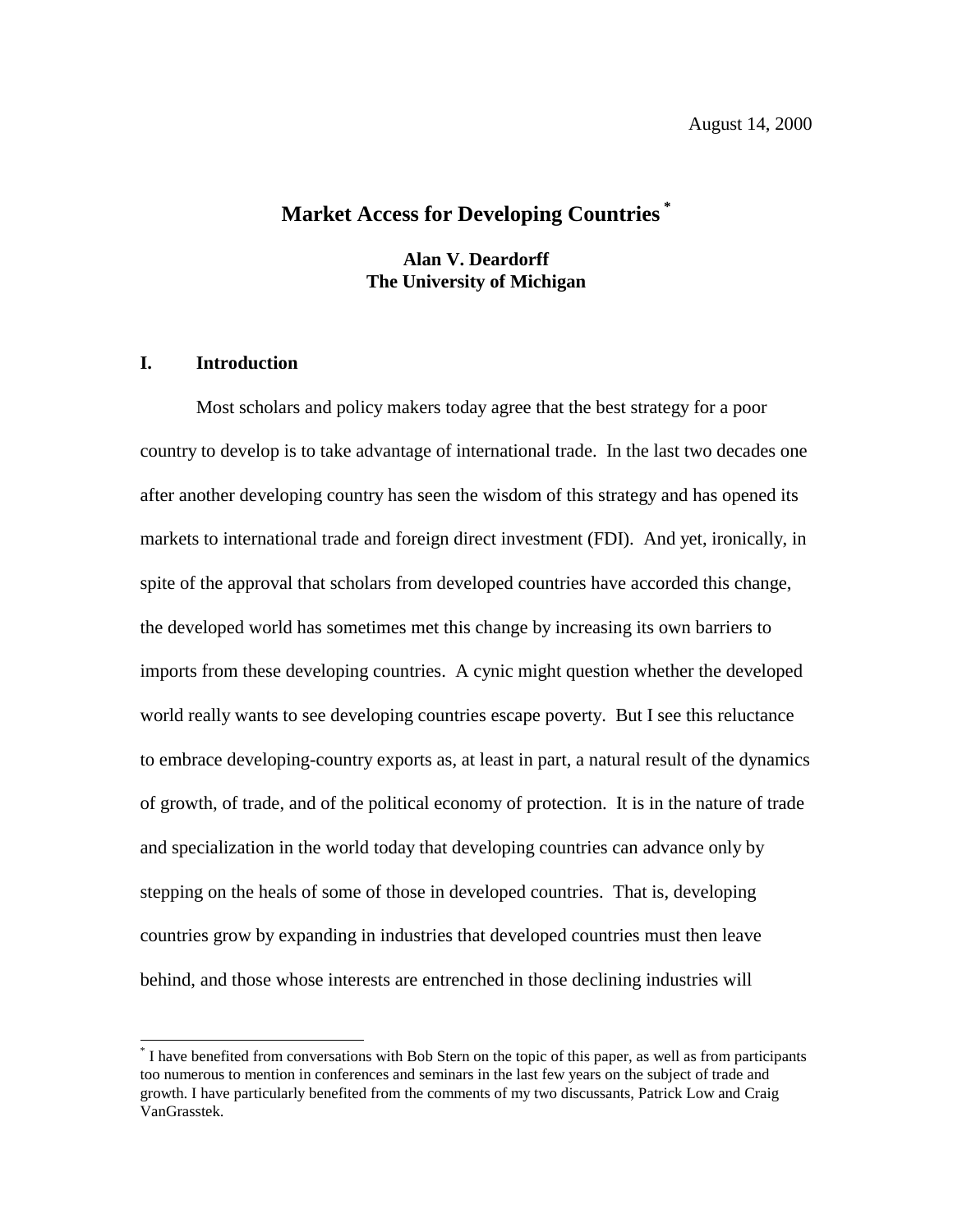inevitably, and to some extent successfully, seek protection. But this protection then denies critical market access to developing countries, slowing down their growth.

This paper will first explore the reasons for this phenomenon loosely within the context of several models of international trade. It will then note some of its manifestations in the form of barriers to market access that have appeared over these decades of progress by developing countries. Finally, it will speculate on how this problem is to be solved.

#### **II. Theoretical Considerations**

 $\overline{a}$ 

In its simplest form and in a simple world, economic progress need not have adverse effects on anyone, nor be resisted by anyone. In the Solow growth model, for example, savers accumulate capital and wealth, and by doing so they increase the wage of workers, whether or not the workers themselves engage in saving. The same would be true in a world of free neoclassical trade, as long as all countries are sufficiently similar in their factor endowments to have factor price equalization (FPE). For then, any countries that grow faster than others will likewise accumulate wealth and force up the world-wide wage, raising per capita incomes even in those countries that do not manage to save.<sup>1</sup>

But that, most of us would agree, is not the world we live in. Instead, to the extent that the neoclassical (Heckscher-Ohlin, HO) model does describe the world, it is not one of FPE, but rather one in which factor endowments of different countries have become too diverse for FPE to be possible. In the terminology of the modern HO model, we are

 $<sup>1</sup>$  Increased saving by one country or a group of countries will lower per capita incomes only in countries</sup> that have more than the world average stock of capital per capita.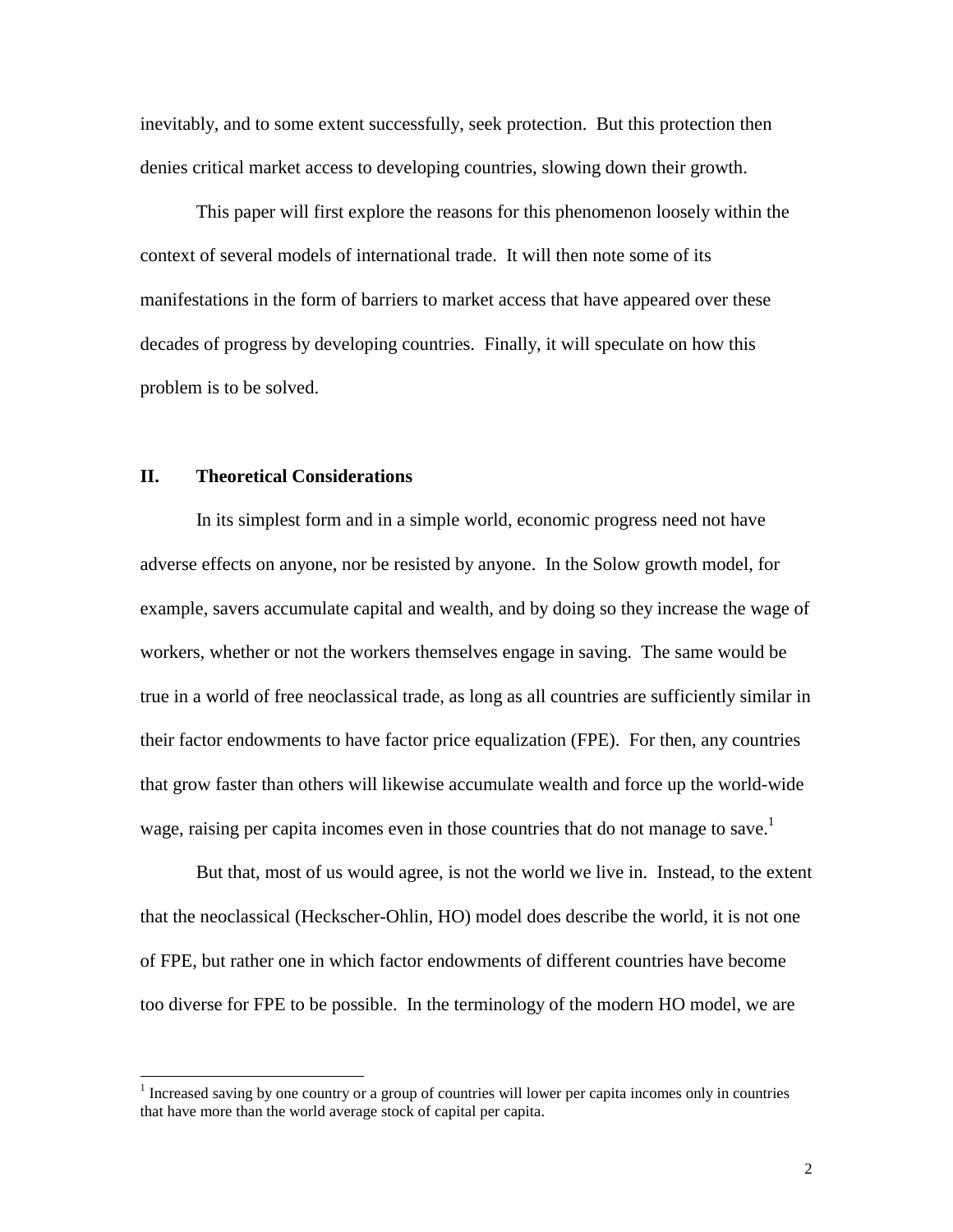in a "multi-cone" equilibrium, in which different groups of countries have different factor prices and specialize with free trade in different collections of goods.

In this multi-cone model, as economic growth in the poorer cone occurs, it expands its output into goods that were just marginally competitive in the richer cone, causing those industries there to contract and shut down. Someone there will necessarily lose, the identity of the losers depending on the mobility of factors. If in the short run factors are industry specific, then those industry-specific factors in the declining industries will find their livelihoods undermined by trade with the advancing developing world. If instead factors are mobile across industries, then the shifting fortunes of industries based on factor intensities will cause the relatively scarce factors in the developed world to suffer decline in real wages. Either way, then, someone is worse off, and they can be expected to resist this change by lobbying for protection. If they get it, then market access for the growing developing world will be curtailed. Thus there is a built-in dynamic, in this particular model of trade and growth, for successful growth by the poor part of the world to lead to restrictions of market access against them in the rich part of the world. Since those restrictions in turn make it that much harder for the poor countries to grow, there is a built-in bias against their catching up to the rich countries.

I will spell out this reasoning only slightly more formally, leaving the details of the argument for another time. $2$ 

## *Effects of Growth*

Consider a HO model with two factors, labor and some sort of capital (human or physical), and with three goods, X, Y, and Z, with X the most labor intensive and Z the

 $\overline{a}$ 

 $2$  See Deardorff (2000).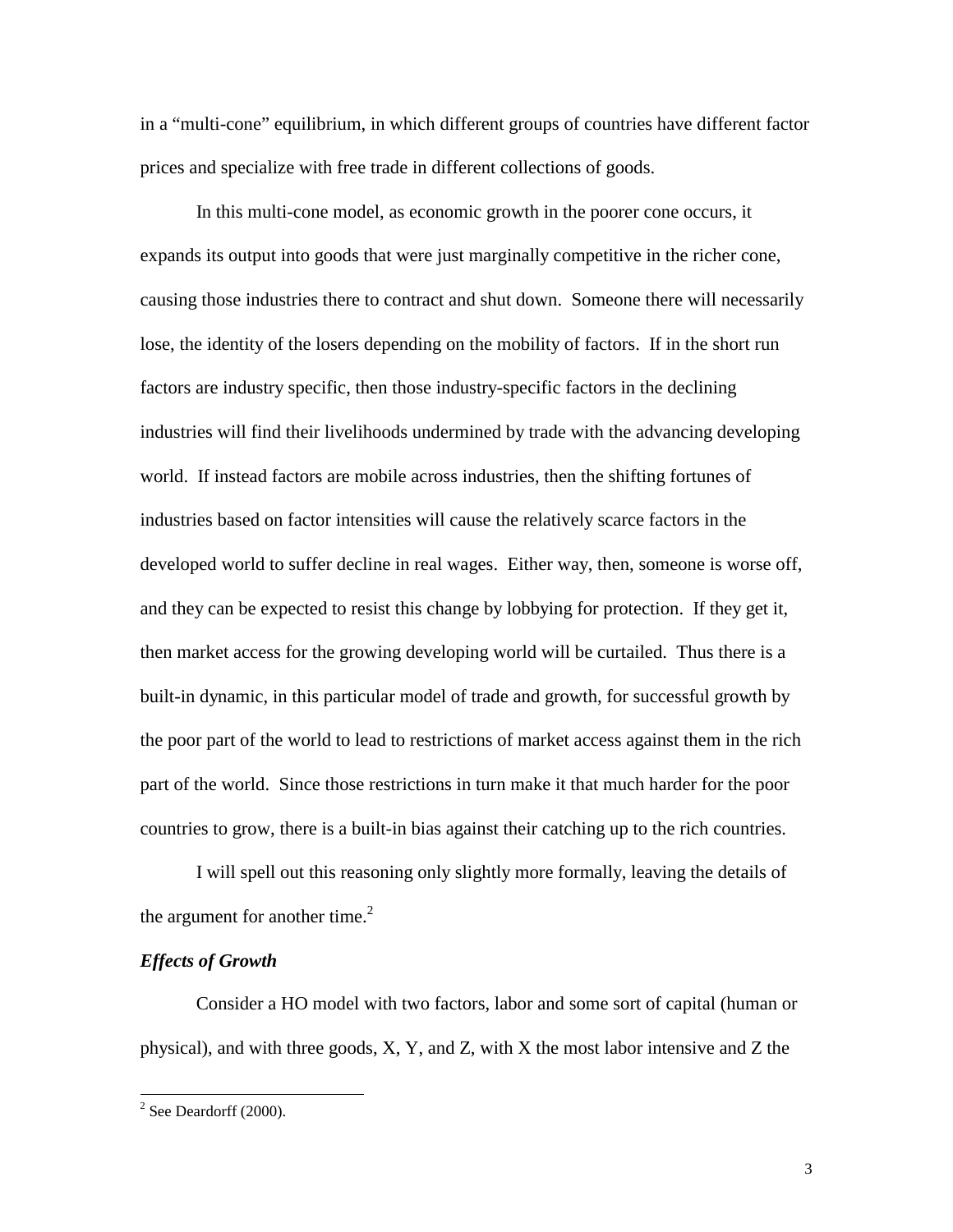most capital intensive. Let there be two countries, North with lots of capital and South with little. They are initially engaged in free trade – perhaps South has just liberalized, as discussed above. Factor endowments differ sufficiently that FPE is not possible, and instead the initial equilibrium has different factor prices in the two countries, with South producing X and Y and North producing Y and Z. South exports X to North in exchange for Z, and the direction of trade of the good of intermediate factor intensity, Y, could go either way, depending on country sizes, demands, and the various factor ratios.

Now suppose that South accumulates a chunk of new capital. I will keep capital in North fixed, although it would be a minor variation on the argument to allow it to accumulate as well, so long as South accumulates relatively more. I will ask what happens, as a result, to all concerned.

Prices are going to change, of course, but to see how they will change, hold them fixed for a moment. Then South's growth will have the effects worked out by Rybczynski (1955): its output of Y will increase and its output of X will decrease. There will be no change, yet, in the outputs of North, since we haven't yet let prices change. Therefore, on world markets we will move from equilibrium to situations of excess demand for X and excess supply of Y. There will also be some excess demand for Z as South spends part of its increased income on it. The prices of X and Z will therefore both rise compared to Y.

In the absence of any policy response, these price changes will restore market equilibrium, with South again just meeting the somewhat reduced world demand for X, and with North responding to the increased price of Z, relative to Y, by producing more Z. As for good Y, its output rose initially due to the growth in South, but it now falls in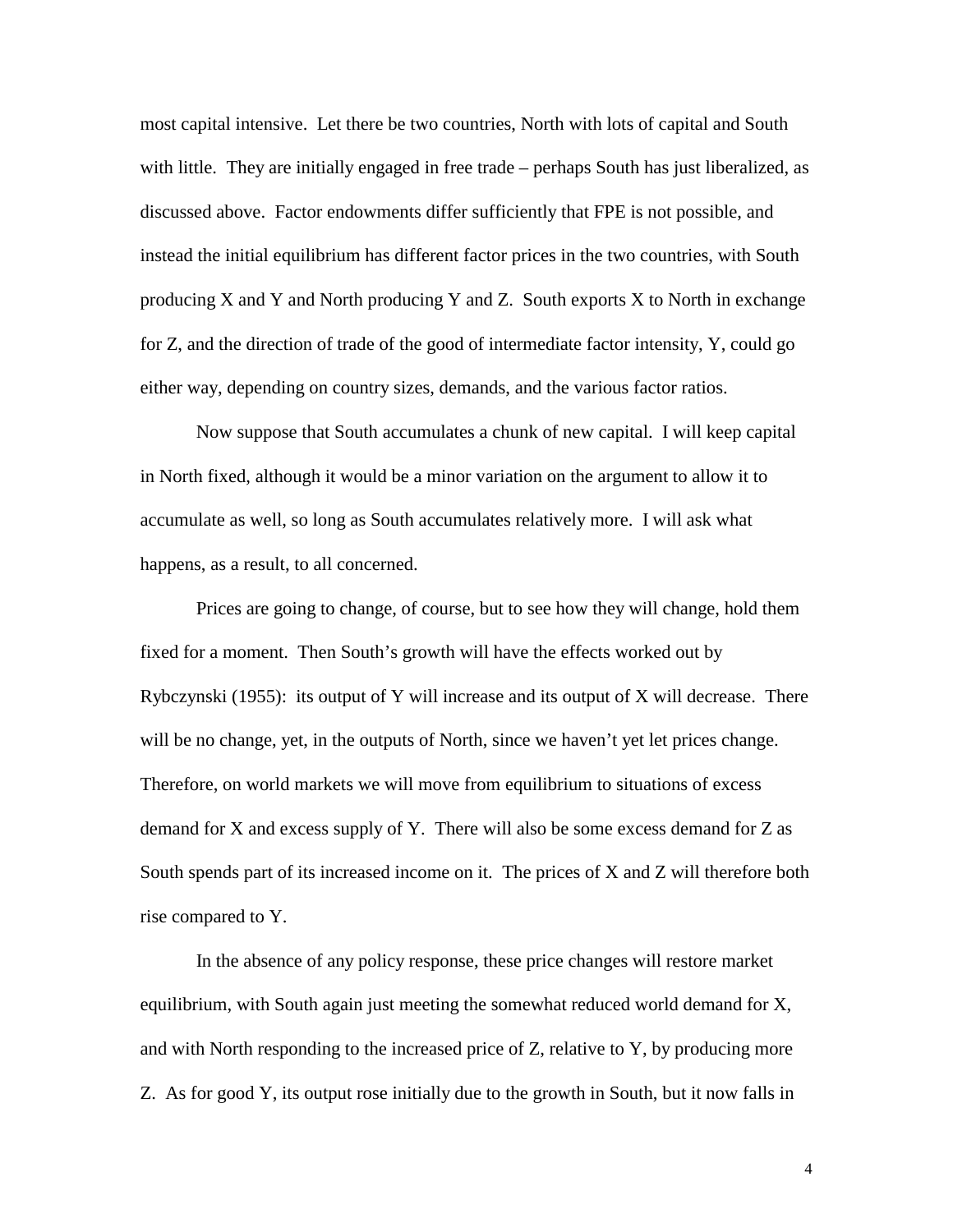both North and South with the price changes. The reduced price and increased world income assure that the new equilibrium world output of  $Y$  is above its level before the growth occurred, with output in South increased by more than the fall in world demand and output in North. That is, there is a shift of resources in North away from producing good Y. North's industry Y contracts.

It is this contraction that is the main focus of my argument here, for it will entail losses for somebody in North. Exactly who these losers are depends on the mobility of factors. I will consider two cases: the specific-factors case of mobile labor but immobile capital, and the HO case in which both factors are mobile across industries. Note that in both cases the responses of outputs in the two countries to the price changes mentioned above would be in the same direction (although of different magnitudes), so that my conclusions above about the changes in the new equilibrium are valid for both.

Considering first the specific factors case, I let capital (of whatever type) be sector specific, perhaps representing a short-run inability to transform itself or retrain into a form needed for the expanding sector Z. Labor in North, assumed here to be mobile although one could easily have parts of it be sector specific as well, is therefore drawn from the contracting sector Y to expanding sector Z by what would otherwise be a wage differential between the sectors. North's specific factor in sector Y, however, cannot move, and it suffers a loss in its factor payment as a result. That is, the return to specific capital in sector Y goes down, while the return to sector-specific capital in sector Z goes up. Both of these changes are close to unambiguous in real terms, North's owners of specific capital in sectors Y and Z being made worse off and better off respectively in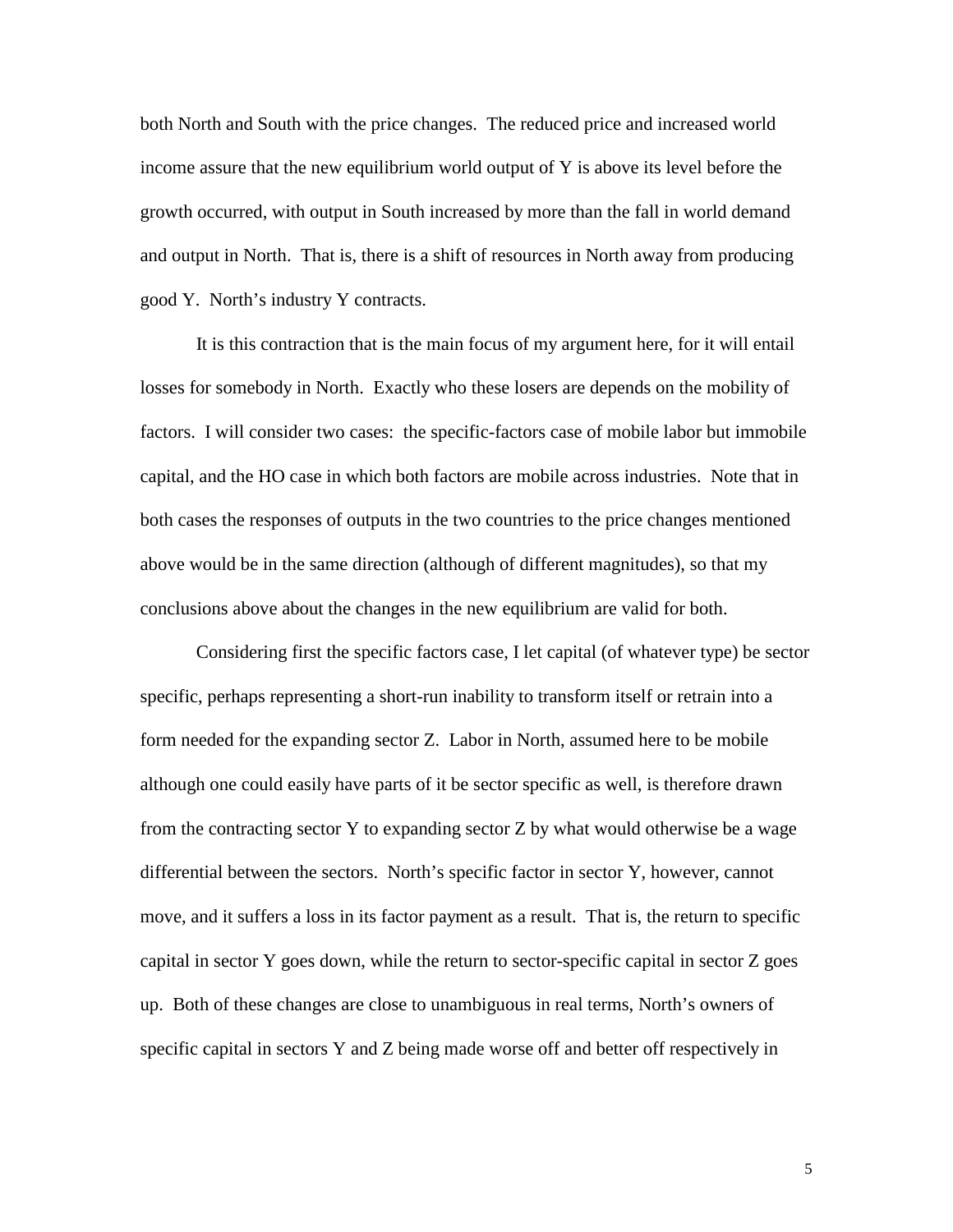terms of what they can buy of goods Y and  $Z<sup>3</sup>$ . As usual in a specific factors model, the real return to the mobile factor, labor, is ambiguous here, rising in terms of Y but falling in terms of Z.

If both factors are inter-sectorally mobile, on the other hand – which we may take as the case of a longer run – then the Stolper-Samuelson results apply.<sup>4</sup> The rise in the relative price of good Z compared to Y assures that in North, where both are produced, the factor used intensively in Z gains, while that used intensively in Y loses, both in real terms so long as we consider only these two goods. In this case, since Z is more capitalintensive than Y, it is owners of capital that gain and owners of labor that lose, in terms of what they can buy of Y and  $Z^5$ .

Realistically (if one can ask for that in a theoretical argument such as this), we may expect the world to be a hybrid of these cases, with growth in South causing harm both to some factors of production that are employed in North's contracting sector and are unable quickly enough to move, and also causing harm to labor more generally in North as it is subjected to increased competition from the labor-abundant South. Ironically, this last effect is happening in spite of the fact that South is becoming *less* labor abundant, since it is accumulating capital. But the fact that it is nonetheless still specialized in labor-intensive sectors means that its expansion of capital permits it to compete more vigorously with the most labor-intensive sector producing in North. That is, South is

 $\overline{a}$ 

 $3$  Real wages in this model must also take account of good X, which is not produced in North. In this case, since the price of X goes up as resources are pulled out of its production by Southern growth, the real decline in the return to sector-specific capital in North's Y remains unambiguous. However it is possible, but unlikely, that the sector specific capital in Z may also lose from this price increase. The reason that both may lose is that North as a whole is experiencing a worsening of its terms of trade.

<sup>&</sup>lt;sup>4</sup> See Deardorff (1994).

 $<sup>5</sup>$  Again, the rise in price of X means that the loss of labor is even greater, while the gain to capital can</sup> potentially be reversed.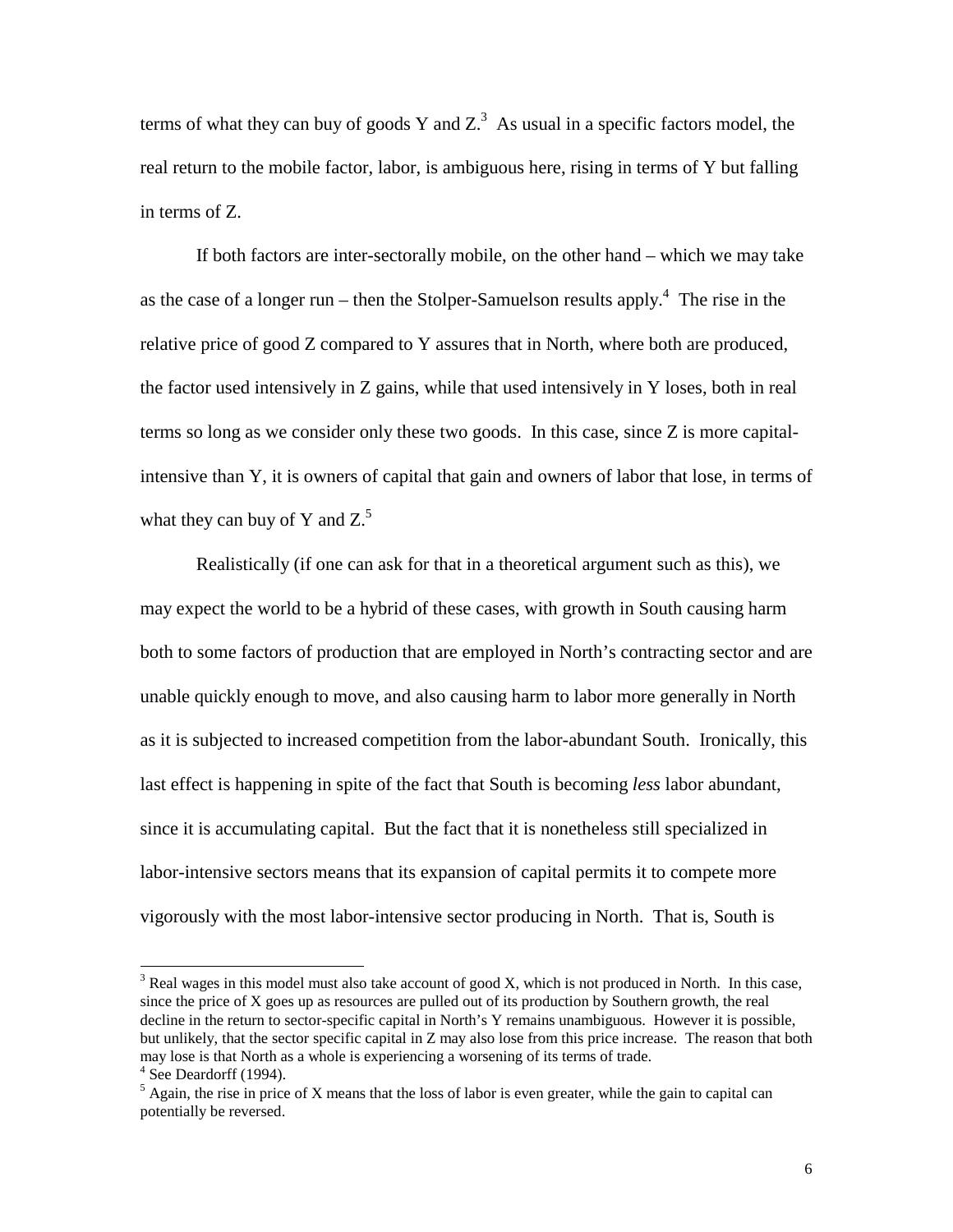expanding into a sector that, for it, is relatively capital-intensive, but from the point of view of North this sector is still quite labor intensive. Therefore, the expansion causes the wage of labor in North to fall.

Naturally, there must be effects here on the factor prices in South as well, although these are not the primary focus of analysis here. Here too, we may consider both specific-factors and HO cases.

With specific factors, the addition to the capital stock of South would presumably have been installed entirely in the more capital-intensive sector, Y. At initial prices, this would raise labor's marginal product in sector Y, increasing the wage there, and drawing labor out of sector X and into sector Y. The return to sector-specific capital in X goes down as labor pulls out, while the return to capital in sector Y may rise or fall due to the conflicting effects of increased capital and increased labor there. However, as prices of X and Y now change as described above – the price of X rising and that of Y falling – these changes are somewhat reversed. It is unclear, I think, just what the end result for any of these factor prices will be.

In the HO world with factor mobility, the forces of factor price equalization (FPE) simplify things, since at initial goods prices factor prices cannot change at all with the accumulation of new capital. The only effects on factor prices therefore occur with the price changes, which act to raise the real wage of labor and lower that of capital. Of course, this is not too surprising given that the country is accumulating more capital for a fixed labor force.

What is the net effect of all of this on the incomes of the two countries as a whole? This is not a simple question because of various terms of trade effects, and these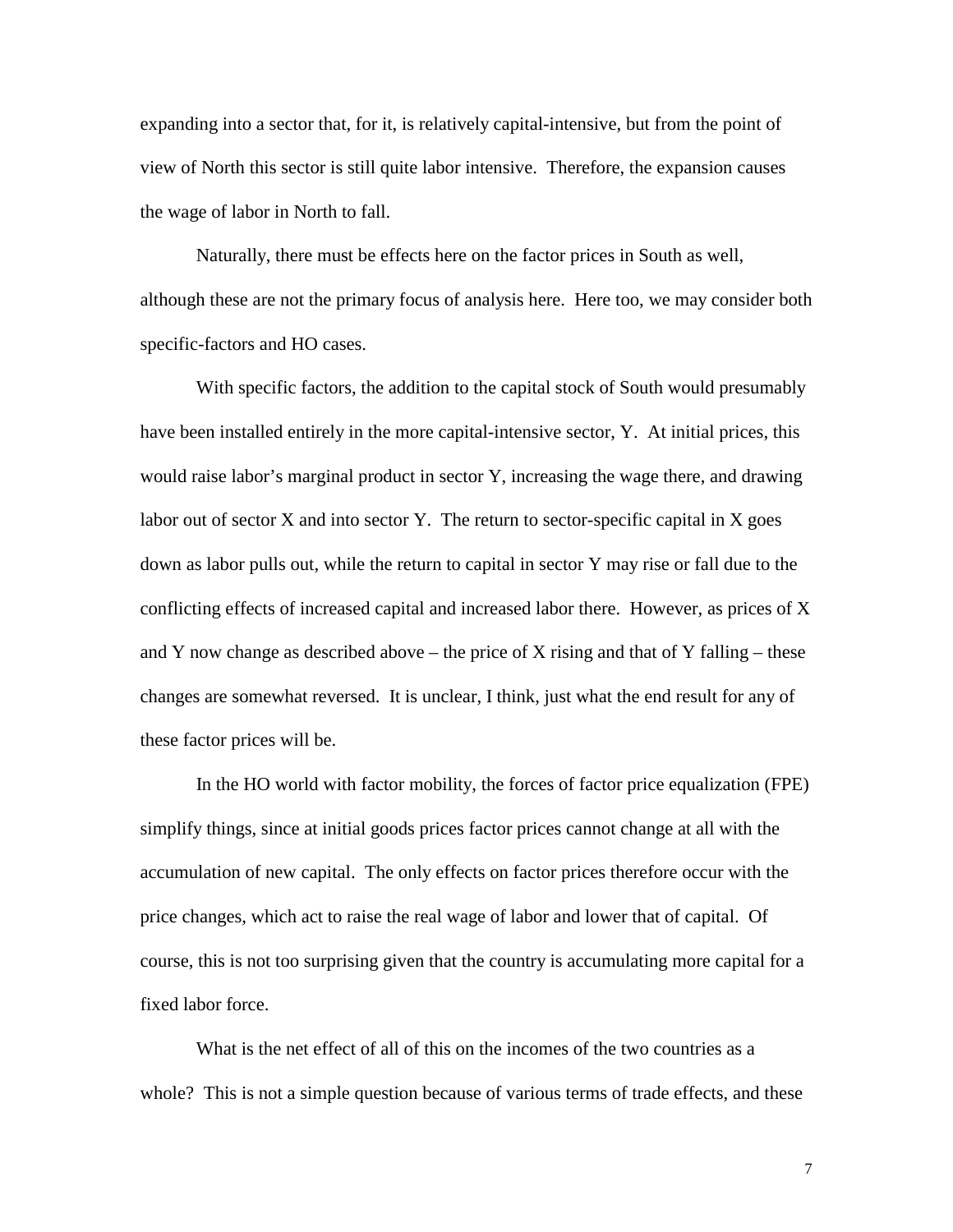in turn depend in part of which country initially exports the good that both of them produce, Y. To avoid considering an unreasonable number of cases, I will make the very special but arguably neutral assumption that initially there is no trade in Y at all, not because there cannot be, but because factor endowments happen to be such that both countries produce exactly what their own consumers demand. Therefore, the initial pattern of trade has South exporting only the most labor-intensive good, X, to North, in exchange for only the most capital-intensive good, Z. This will mean that the fall in the price of Y, which we found above, will have no terms-of-trade effects at all on either country. Of course, the reader should keep this in mind and recognize that under more general conditions the price change will cause an additional loss for whichever country exports good Y.

This simplifies things a bit, but not totally, since we also found above that the prices of both X and Z will rise as a result of the capital accumulation in South. The effect of this on the two countries' terms of trade therefore depends on which of these changes is larger. In general we cannot know, but I think that there is a presumption in favor of the relative price of X rising compared to Z. The reason is that, at initial prices, an excess demand for Z appears only because of the increased income in South, with no change in supply. But the excess demand for X appears not only because of the increased demand for X by Southern demanders, but also because of the decline in supply of X that happens when one or both factors (depending on whether it is the specific-factors or HO model) is withdrawn from its production. Obviously this is not conclusive, since differences in various demand elasticities could confound this conclusion, but nonetheless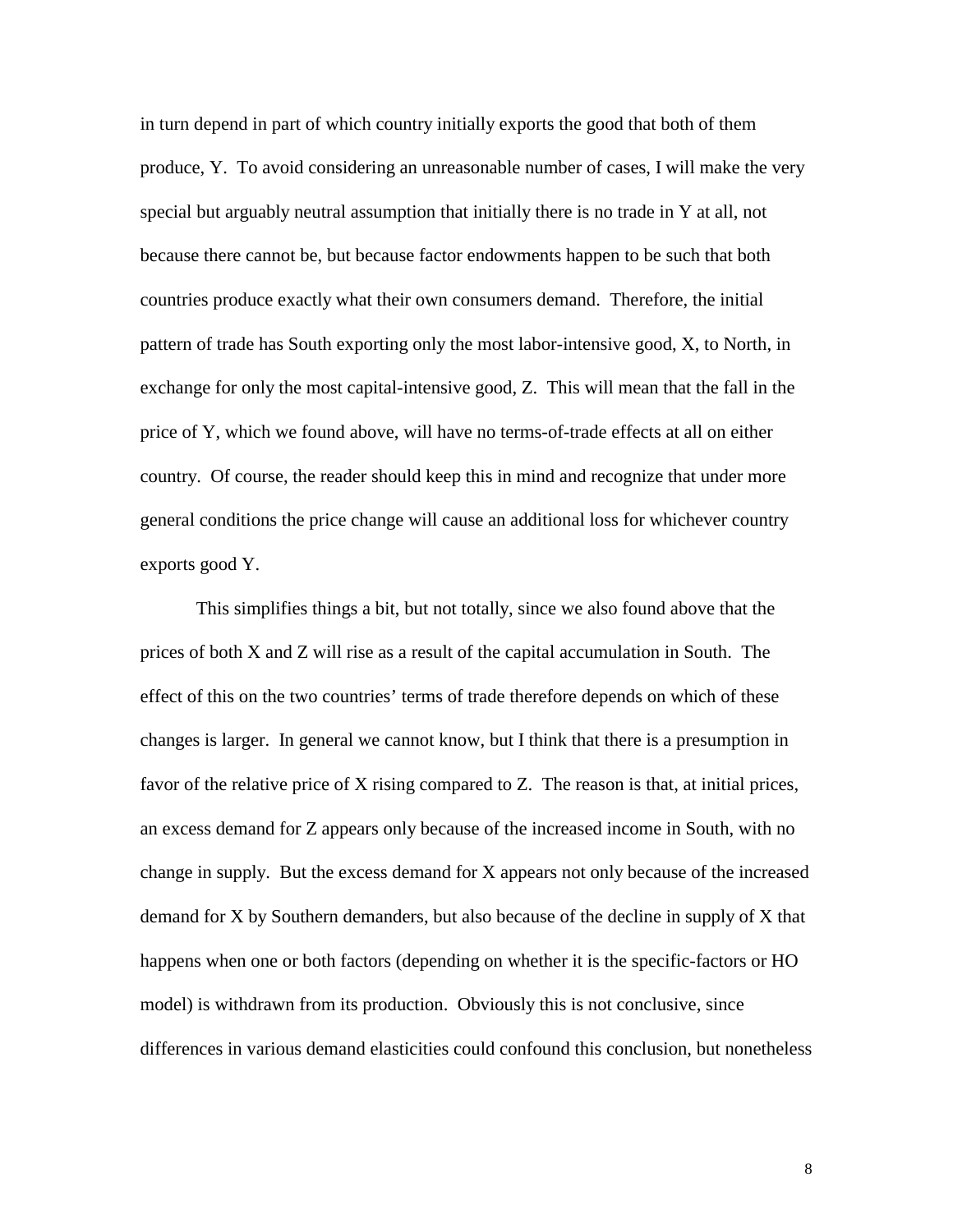I will assume that the relative price of X rises compared to Z (and even more, of course, compared to Y).

With these quite special assumptions about changes in relative prices and their importance, the effects of the Southern growth on national incomes are now unambiguous. South gains both from its increased capital stock, and then gains again as its terms of trade improves with the increased relative price of its export good, X. North, on the other hand, gains not at all at initial prices, since its production and the value of it are unchanged, and then it loses from this same worsening in its terms of trade.  $6\,$  So South gains, and North loses – not perhaps entirely what you would have hoped, but remember that South was initially poor, and indeed it remains so since I am assuming that the capital accumulation is nowhere near enough for it to catch up to North.

#### *Effects of Politics*

I turn now to what may happen to policies as a result of these changes. That takes me into the realm of the "political economy of trade policy," an exciting area of research in which I think there is still lots to be done, and in which there are not yet, I think tractable models on which most scholars agree. The state of the art, to my knowledge, is Grossman and Helpman (1994), but it is from Grossman (1998) that I infer that much more needs to be done.

<sup>&</sup>lt;sup>6</sup> This conclusion may seem to contradict Krugman (1994), who answered "No" to the question of his title, "Does Third World Growth Hurt First World Prosperity?" In fact, while Krugman looked at several models, he never really addressed this question in this model. The closest he came, in a model without FPE, was to ask about the effects of trade, not growth, and there he only cited the empirical answer of Lawrence and Slaughter (1993).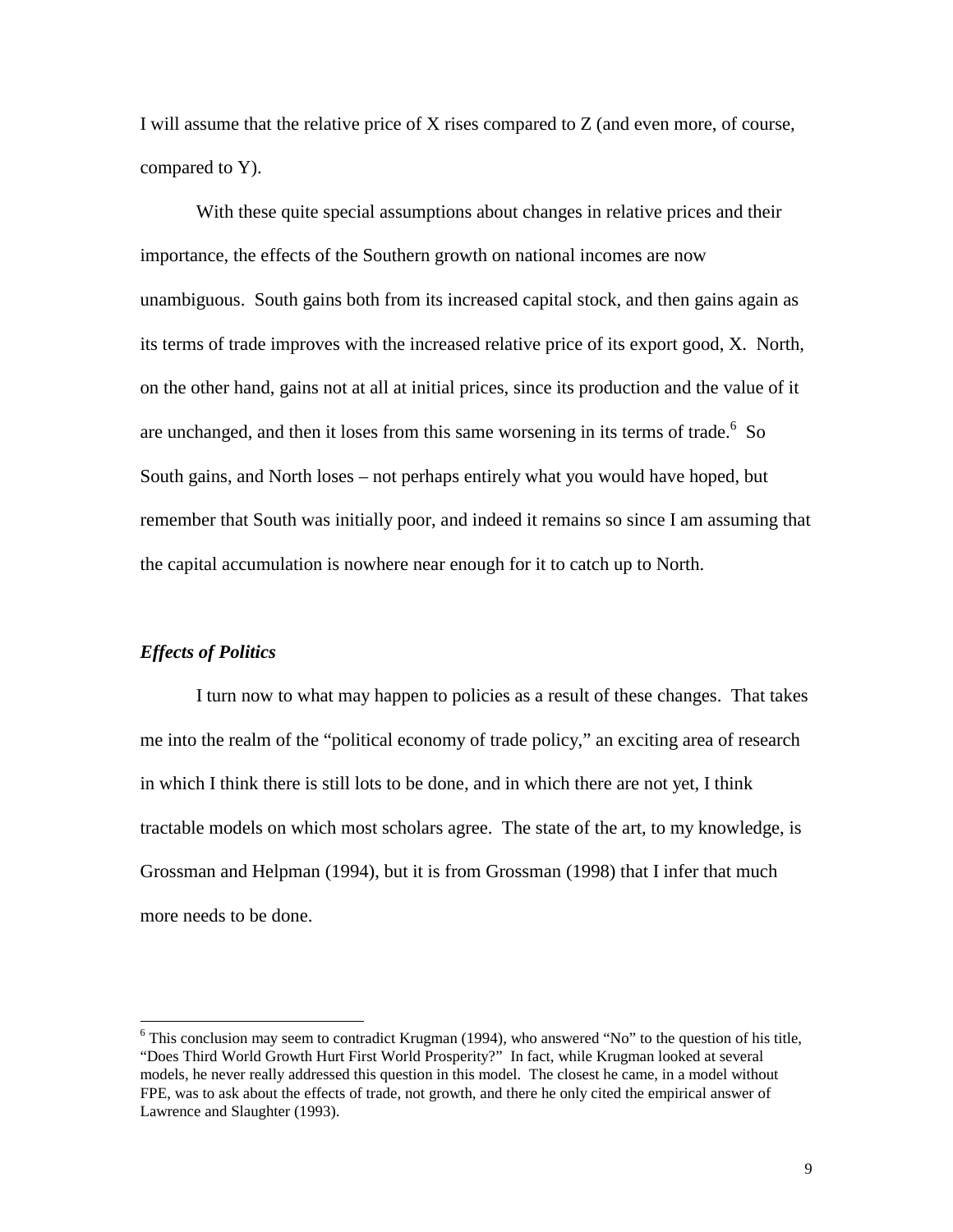I will therefore not attempt to model the politics here myself. I will simply assume that the changes described above lead the North to implement a tariff on imports of good Y, and I suggest several reasons why it is plausible that this will happen. I will *not* try to motivate the tariff by the loss in national income of North that was just noted. That was a somewhat special result depending on the assumed pattern of trade (or lack of it) in good Y, and in any case a tariff on good Y will not help it. North loses national income above because the price of good X goes up, and although it is true that its market power may permit it to force that price back down a bit by placing a tariff on X, this would only unleash a tariff war to no purpose. And a tariff on Y in any case would not help.

Rather, the reason for North's tariff on Y will be distributional: to protect those who lose, or lose most, from the expansion that has occurred in South. Who these are depends, as seen above, on assumptions about factor mobility, but the idea that these may be helped by a tariff does not. Whether factors are specific or mobile, the fall in prices of certain factors is a direct result of the increased imports of good Y and the accompanying fall in its price compared to Z within the economy of North. Both the owners of these factors and the policy makers who control trade policy know that.

Various institutional mechanisms are then possible that lead to a tariff. Most cynically, the losers from imports of Y may simply bribe the policy makers to provide a  $\text{tariff.}^7$  Or the political process may permit the losers to achieve the same result less directly, by lobbying policy makers or by contributing to the election campaigns of those who promise a tariff. It may even be the case that the losers themselves constitute a

 $\overline{a}$ 

 $7$  Or even more cynically, threaten to discontinue bribes if they don't.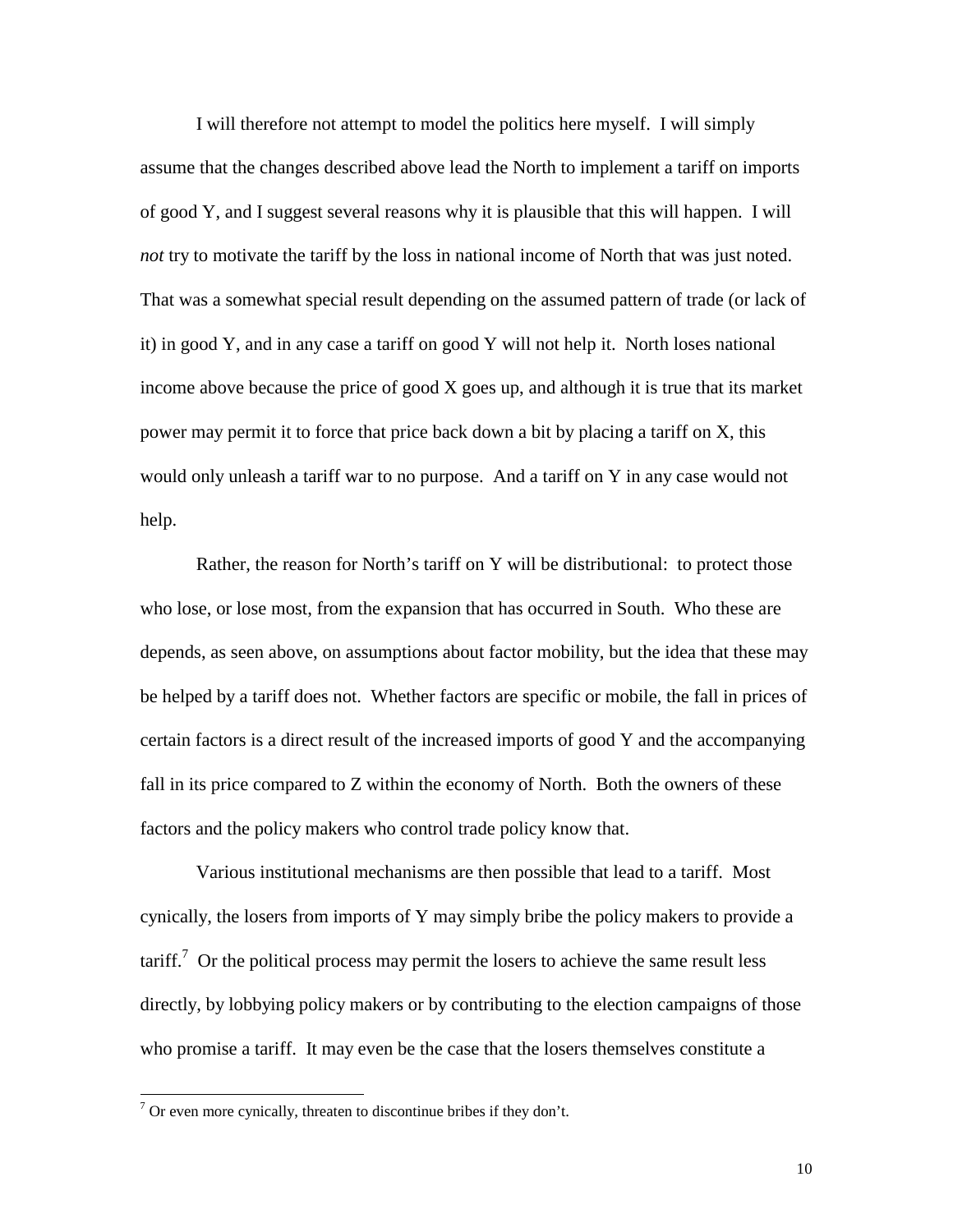majority of voters and can vote in the tariff on their own. Finally, the losers may need to do nothing at all, and leave it to policy makers to respond to their plight out of sympathy, a possibility that underlies Max Corden's (1974) Conservative Social Welfare Function. This last possibility in effect underlies the Safeguard Clause of the World Trade Organization (Article XIX of the GATT), which permits a country to raise a tariff temporarily against any increase in imports that is perceived as causing sufficient injury. $8$ Of course the GATT does not permit the safeguards tariff to last indefinitely, but in practice countries have been adept at using anti-dumping and countervailing duties, especially the former, for what is arguably this purpose.

So, there are many ways that injury to factor owners in North may lead to protection, and I will simply assume that it happens. My purpose has not been to explain in any detail how it comes about, except to recognize that it may well be a natural result of factor accumulation in the less developed world. My next purpose is to examine what will be its effects.

#### *Effects of Protection*

When North restricts its imports of good Y, the main effect is to lower the good's world price. Note, of course, that both North and South are assumed here to be large enough to matter for world prices, and indeed North may have had an incentive to restrict trade before South ever grew. However, I assume that it did not do so, maybe because it recognized the harm this would do to the world, and even to itself if there were retaliation. Or perhaps it would have used protection but for the constraints of the

 $\overline{a}$ 

 $8$  See Deardorff (1987).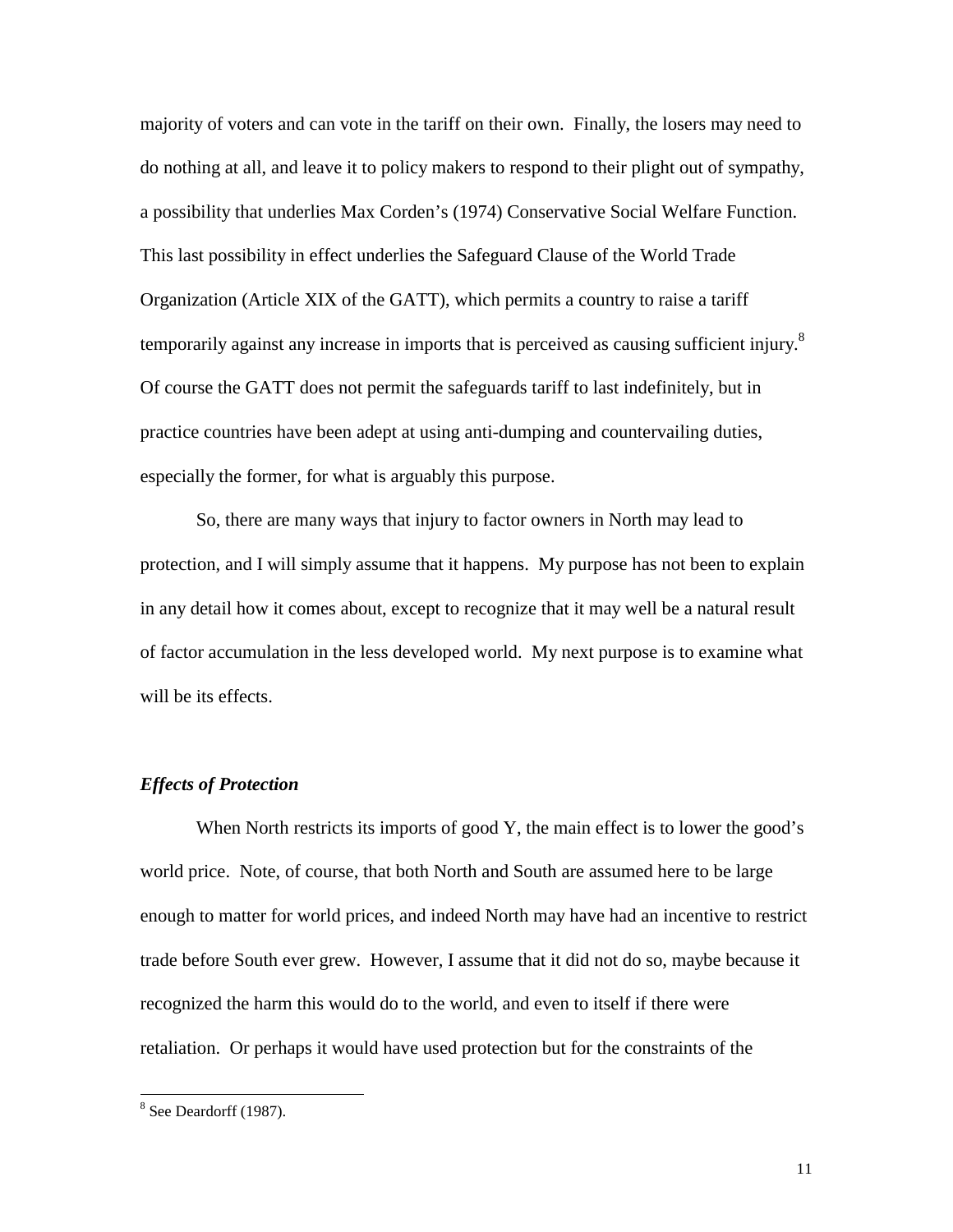WTO/GATT. And note in any case that it may not have been a significant importer of good Y before South grew, just as I assumed above that it was not, in which case restricting trade in Y would previously have done it no good.

But now the situation is different, for South has grown and North is now importing Y, with the adverse consequences noted above for a portion of its population that it seeks to protect. It does this by restricting imports of good Y, its objective being to raise its price on the domestic market. But because of North's size, it cannot help but also lower the price of Y on the world market. This improvement in North's terms of trade occurs, but it is actually contrary to what North's government is trying to achieve, since it means that North's domestic price of Y rises by less than the tariff.

My concern, however, is what this does to South. This further fall in the world price of good Y (recall that it already fell due to the growth itself) is, for South, a fall in the price of its capital-intensive good. Therefore if factors are mobile, this price change will cause a further decline in the return to capital in South. Some decline was already expected, due to the capital accumulation itself, but now the response of North protecting its market causes the decline in the return to capital to be even larger. If factors are mobile in South, this effect will be felt throughout the economy. If they are not, then the effect will be confined to sector-specific capital in industry Y. But either way, the return to the very investment that started this whole process is reduced.

At the same time, because this is a decline in South's terms of trade, its real national income as a country is reduced as well. Therefore it is not just the return to capital as a privately owned factor that is undermined by North's protection. The overall social return to growth is also undermined. This means not only that the particular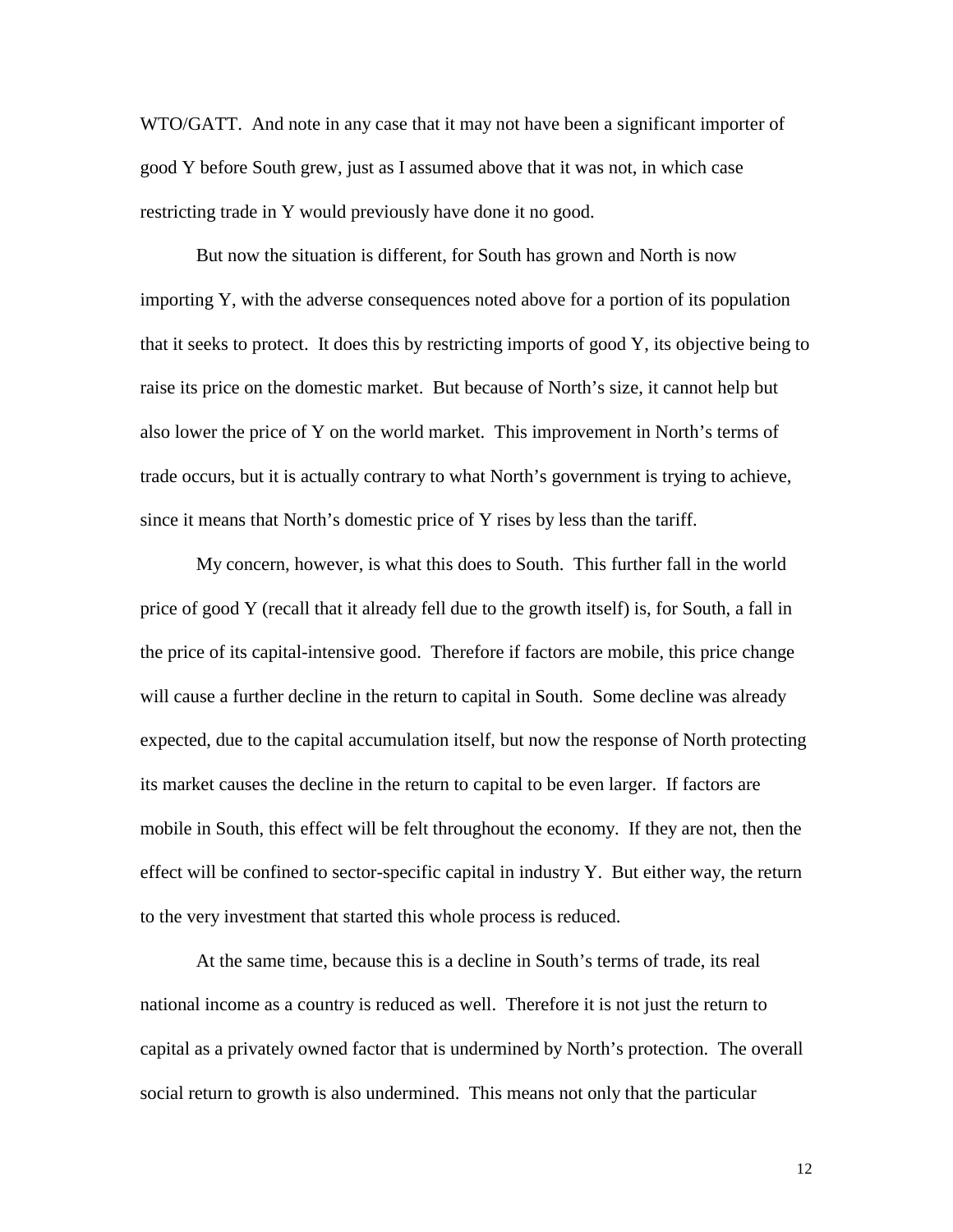episode of capital accumulation that I assumed at the start has yielded a smaller benefit. It also means that the incentives for any further capital accumulation are reduced as well. Any way you look at it, South's attempt to grow, and to catch up with North in terms of per capita income, has been frustrated by North's response in protecting its market.

#### *The Lesson*

This, then, is the point I am trying to make. At least in this particular theoretical framework, attempts by the poorer countries of the world to escape poverty will stimulate protection in the richer countries, and this protection makes the escape from poverty more difficult. In this particular case, growth through capital accumulation expands the poor country's capacity to produce what are, for it, capital-intensive goods. But these same goods are at the labor-intensive end of the spectrum in the developed world, and the effect is thus to lower incomes in those labor-intensive industries. Because the effect is felt unevenly in the developed world, the pressure for protection is arguably larger than it would have been if spread more thinly across the whole population. And it also tends to be the poorer groups within the rich North that feel this effect, which increases even more the incentive for protection as a social policy.

I believe that this tendency for poor country growth to cause rich country protection is fairly general, arising both in a variety of theoretical contexts and in the real world today. In the next section I will touch on the real world, but let me conclude this section by broadening the theoretical context.

First, I have described this phenomenon within a somewhat special model: a three-good, two-factor, two-country HO or specific-factors model without FPE. In fact,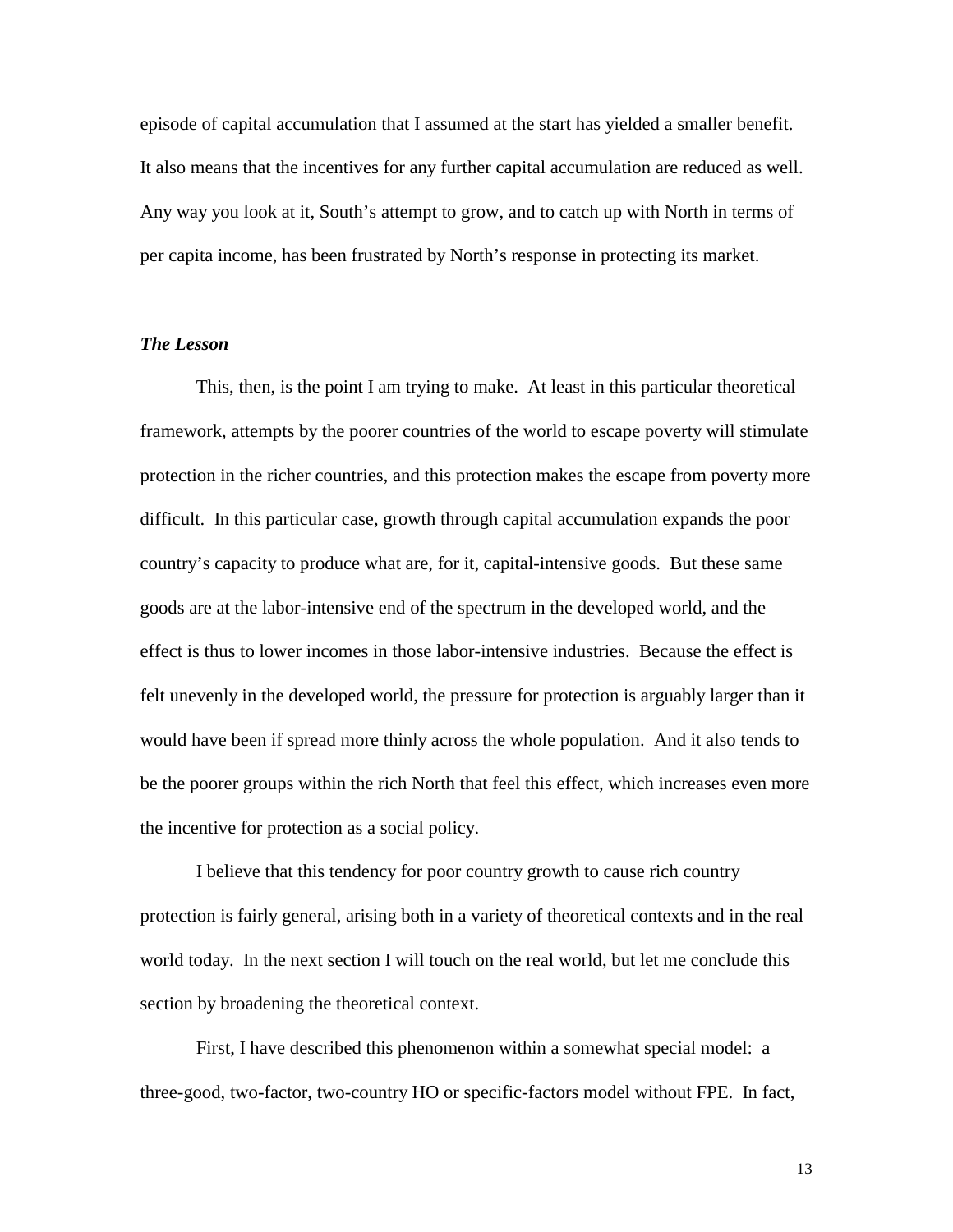the only one of these assumptions that I think is necessary is the absence of FPE. One could easily have more factors, goods, and countries and the story could still be told, so long as the countries of the world are not so similar in their factor endowments that they can achieve the equilibrium of an integrated world economy and thus FPE. Without FPE – that is, with multiple cones of diversification – development in the poor countries will inevitably mean their expanding in industries that for them are at the leading edge of industrialization, their most capital-intensive sectors. But these same sectors will be at the trailing edge of industrialization in the rich countries, and the expansion in the South will require their contraction in the North. This will have adverse consequences for precisely those factors in the North who are least well equipped to bear the loss. And it will lead to protection that to some extent blocks the way of the developing South.

If there are many countries, there could be many cones, and the very poorest countries may stimulate protection not in the richest countries, but only in countries just a bit less poor than they. Wherever a country lies in the path of economic development, for it to move ahead it must tread on the heals of those ahead of it, and those heals are likely to kick back, using trade protection, and make progress more difficult.

It is not only within a factor proportions model that this story might be told. It also fits well within what I take to be the product cycle model of Raymond Vernon (1966). In that model, incomes rise from the advance of technology more than from capital accumulation, and the advance of technology takes the form of an unending stream of new products that are invented in the developed world. When first invented, these products can be produced only where they were invented, for a variety of reasons that gradually diminish in importance. Over time, new goods become old goods. The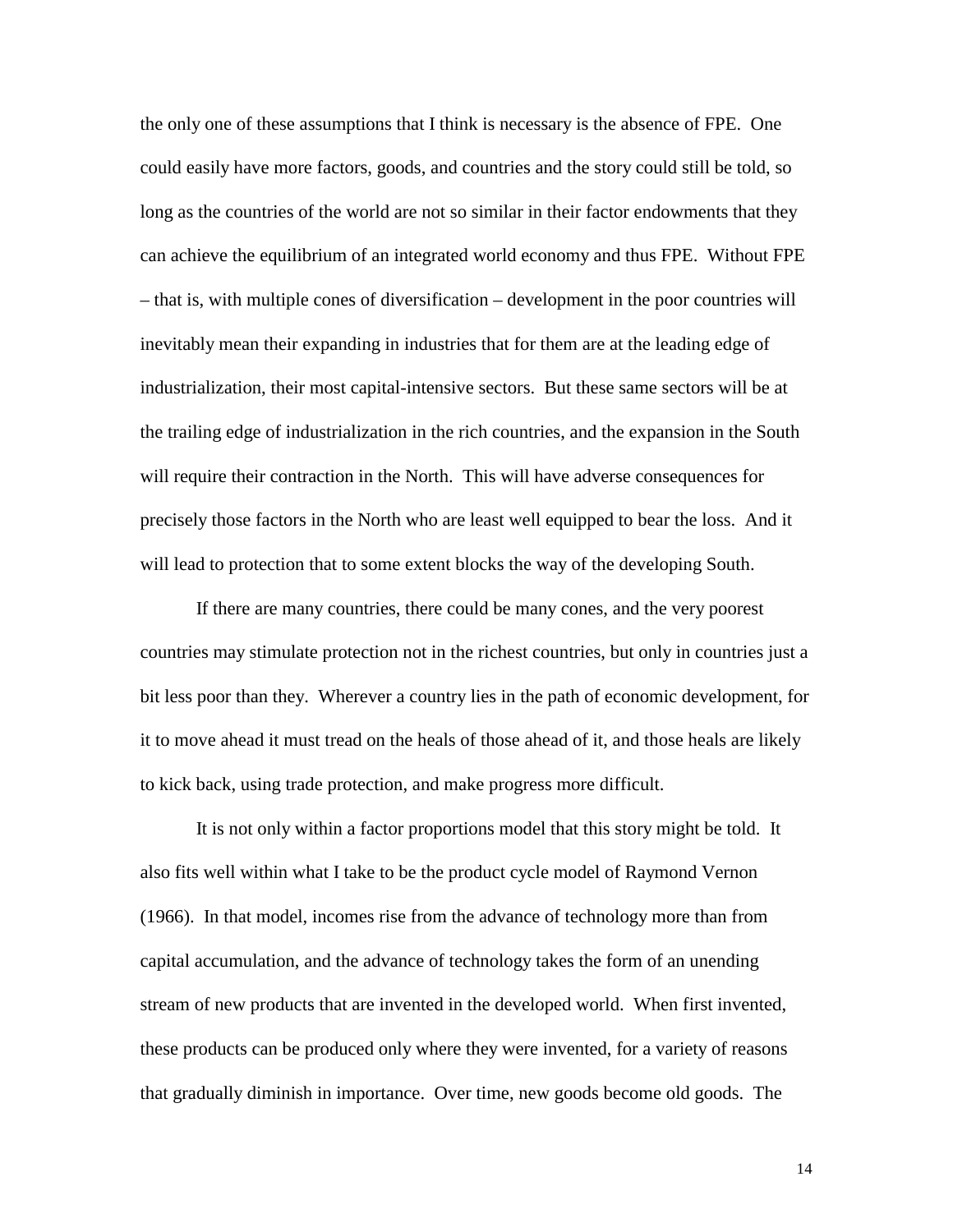production of the old goods shifts to less advanced countries, who thus benefit with a delay from the expanding technology. And the now-old goods are replaced in the advanced countries by still newer goods that are more recently invented.

This is a wonderful story, and it describes a path for progress that seems to offer hope for the entire world. The problem is, it seems to me, that advanced country producers may be reluctant to quit producing new goods when they become old goods. Suppose that production of a new good requires a certain amount of product-specific investment, either in physical capital or in human capital. When the new good becomes an old good and the knowledge of how to produce it moves abroad, these investments become obsolete, and those who made them lose. Even if they knew in advance that this would happen, they still have an incentive to seek protection, if protection is available, and they will.

Therefore, within this version of the product cycle model we see very much the same phenomenon that I described for the HO model. Here too, developing countries advance by moving up a ladder of specialization, here defined by the newness of the goods that they produce rather than their capital intensity. In order to make progress they must displace producers of the least advanced goods still being produced in the countries ahead of them. Those producers will suffer from this competition, and they will seek trade protection in order to avoid it, wherever possible.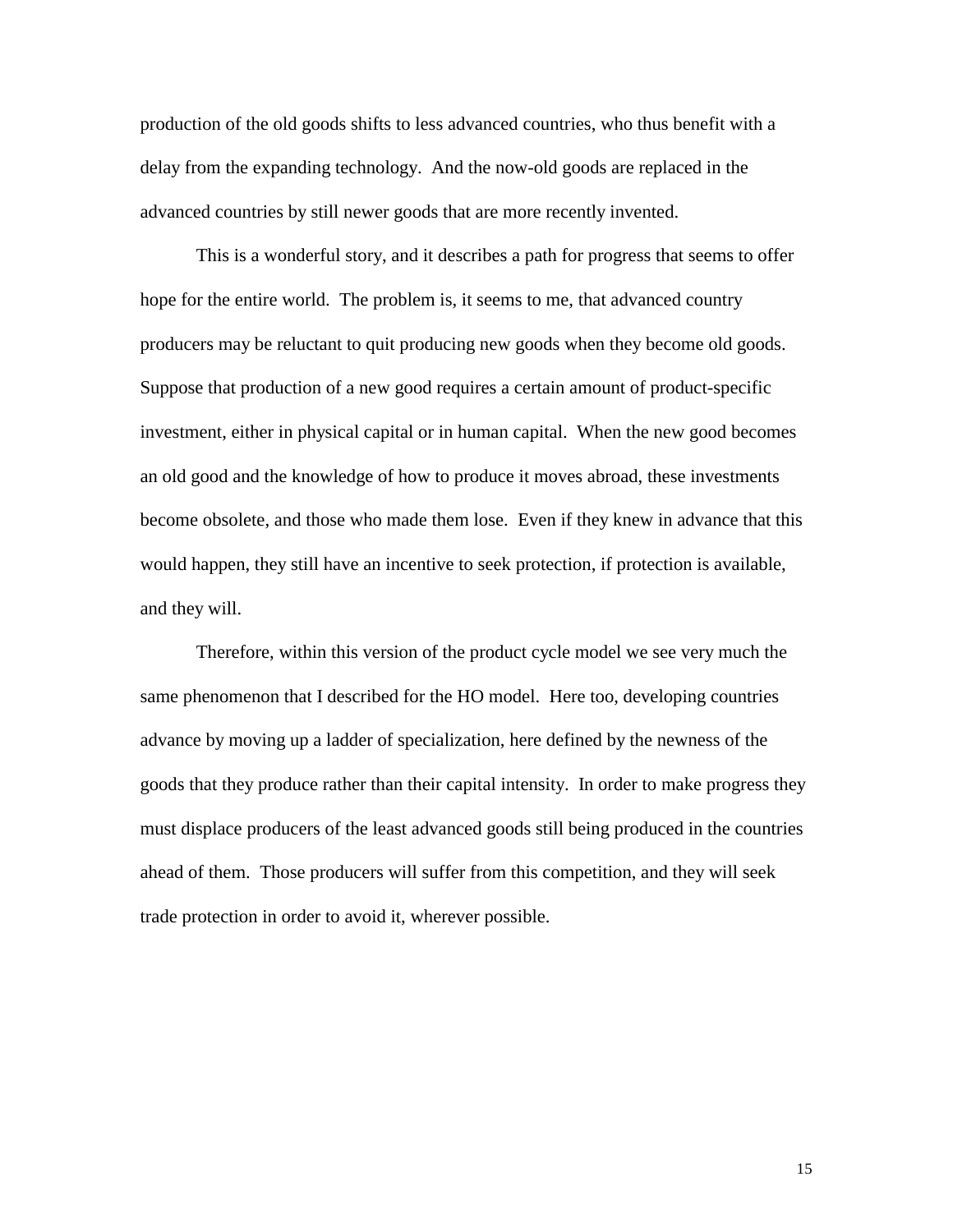#### **III. Manifestations**

I suspect that this is one of those phenomena that are too obvious to require documentation, and indeed that I am in more danger of its being dismissed as trivial than as wrong. But let me nonetheless point out a few examples of it that come easily to mind.

The high tariffs in textiles and apparel, and the developed countries' great reluctance to reduce them, are probably the best example available. We all know that these are the first industries beyond handicrafts that developing countries try to establish as they industrialize, and these should therefore be the first industries that the developed countries move out of. But this movement has been resisted in virtually every advanced country. The Multi-Fibre Arrangement (MFA) carried this process a step further, and institutionalized it within the GATT. The MFA departs slightly from the scenario I have described, however, because rather than a tariff it uses quotas that are allocated to the developing countries. This serves to give them the rents from the quotas, and it removes the negative impact on their terms of trade, but it nonetheless effectively stifles growth in these sectors. And, ironically, the MFA creates entrenched property rights to export the limited amount of these products from countries, even after they have moved beyond them in their own development. It therefore makes it even that much harder for latecomers to economic development to establish a foothold in these industries.

Fortunately, many countries have succeeded in developing in spite of this, and as they have done so, their comparative advantage has progressed to more and more capital intensive goods. For some years, it has been the steel industry in the United States that has struggled most with import competition from some of the more advanced developing countries, even more than textiles and apparel. These steel producers have sought and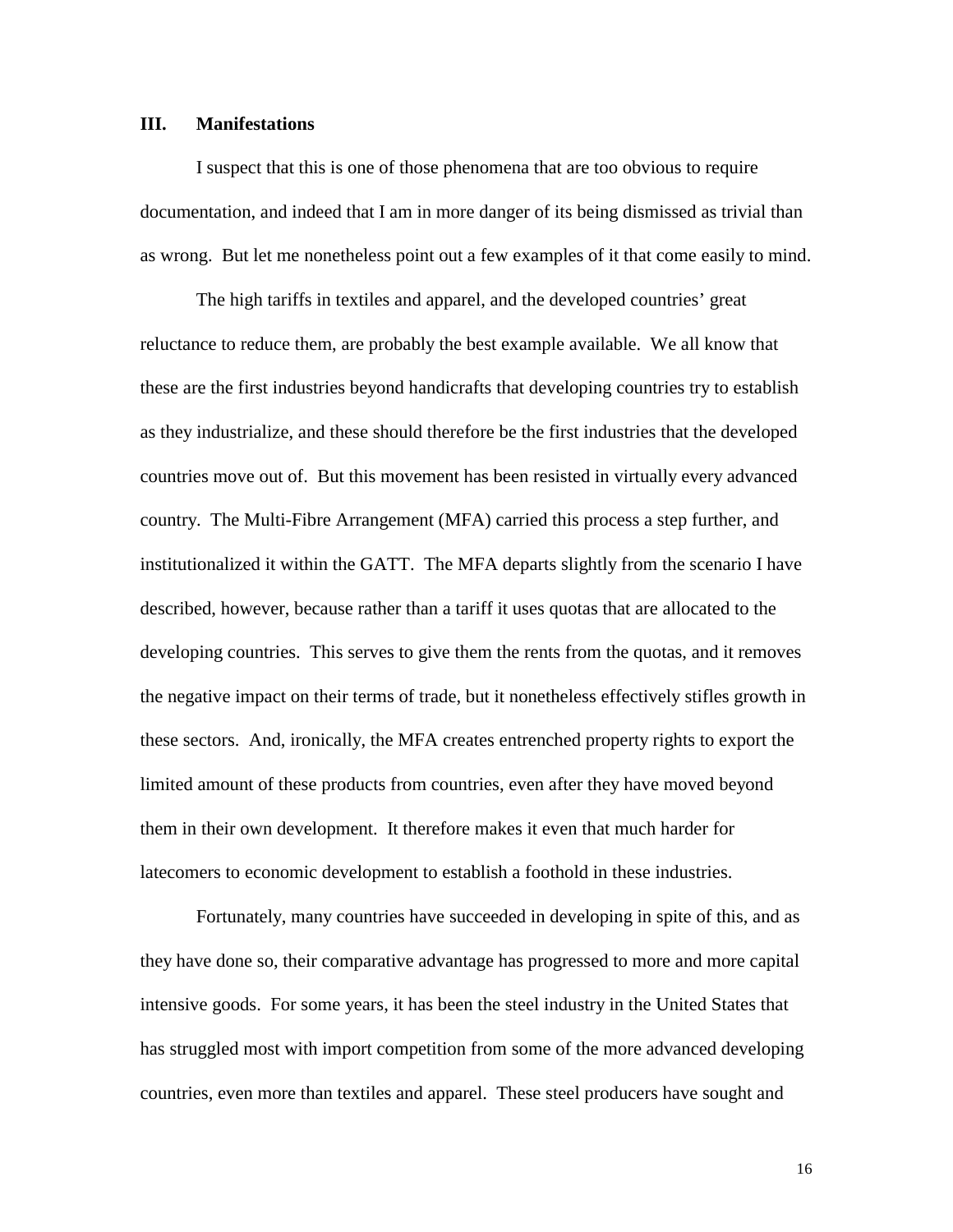found protection, most frequently by using the anti-dumping and countervailing duty statutes. Of course, these statutes require more than just import competition and injury – the imports must also be judged unfair by one of several definitions. But most observers agree that this is a formality that is easily satisfied, given the way the statutes are written and administered.

One might have thought, based on the theory here, that as the developing world advances only those countries within it that are most advanced would pose a problem for the developed countries, just as the steel example suggests. Countries further behind would be displacing industries that have long since disappeared from the most advanced countries, and resistance to them would be found mostly in other developing countries that are just ahead of them. With that in mind, the recent opposition within the United States to giving small trade preferences to the poorest countries of Africa is surprising. These countries are so far behind the U.S. economically that it is hard to imagine that they pose a competitive threat to anyone in America. Nonetheless, as I (don't) understand it, the U.S. textile unions have mounted an effective campaign against this initiative. What this illustrates, apparently, is that if protection of declining industries is sufficient, they never disappear at all from countries that should have left them far behind. They can therefore create resistance to development by even the poorest of countries.

The final example that I will mention is not of a particular industry or region, but rather the much broader concern that has arisen in just the last few years over "globalization." This takes many forms, but a large part of it is the concern that wages and employment of developed country workers are being reduced by competition with the developing world. This concern has not yet, fortunately, led to any increase in actual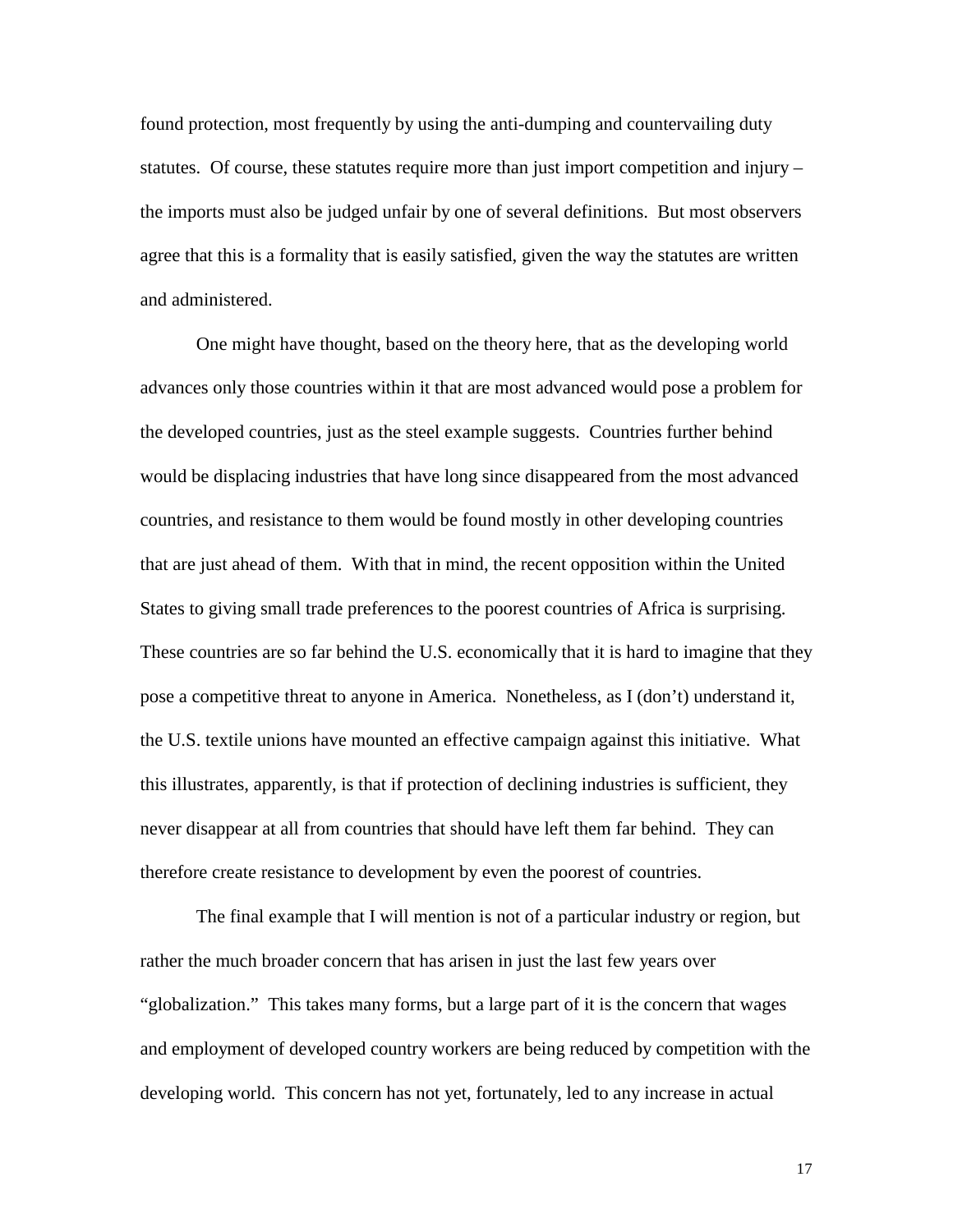protection that I know of. But it has contributed to the protests against the WTO, and it may have helped prevent a new round of negotiations to reduce tariffs from getting underway. It has recently appeared as resistance to admitting China to the WTO. And it promises to continue to impede expansion of the NAFTA to include other developing countries.

## **IV. What To Do**

The lesson here is not just that countries protect against imports – we knew that. It is that progress by developing countries leads rather naturally to increases in protection that in turn render that progress more difficult. The process works through normal economic mechanisms together with the political reality that countries try to protect those within their societies who are being hurt. We should not expect it to be otherwise, no matter how much we may deplore it. Instead, what we need to do is to seek institutional mechanisms that will assist development while recognizing the reality of developed country resistance to it.

Furthermore, although I have not stressed it as much as perhaps I should, those protected in developed countries from the competition with developing countries tend to include those who are already near the bottom of the developed-country income distributions. Not all owners of factors in labor-intensive industries are poor, of course – see Krugman (1997) – but many are workers with limited skills and low wages. As long as they are working, they are much better off than the workers in developing countries whose competition they fear. But they are surely among those whom income redistribution policies ought to help, not hurt, within the developed world. So to some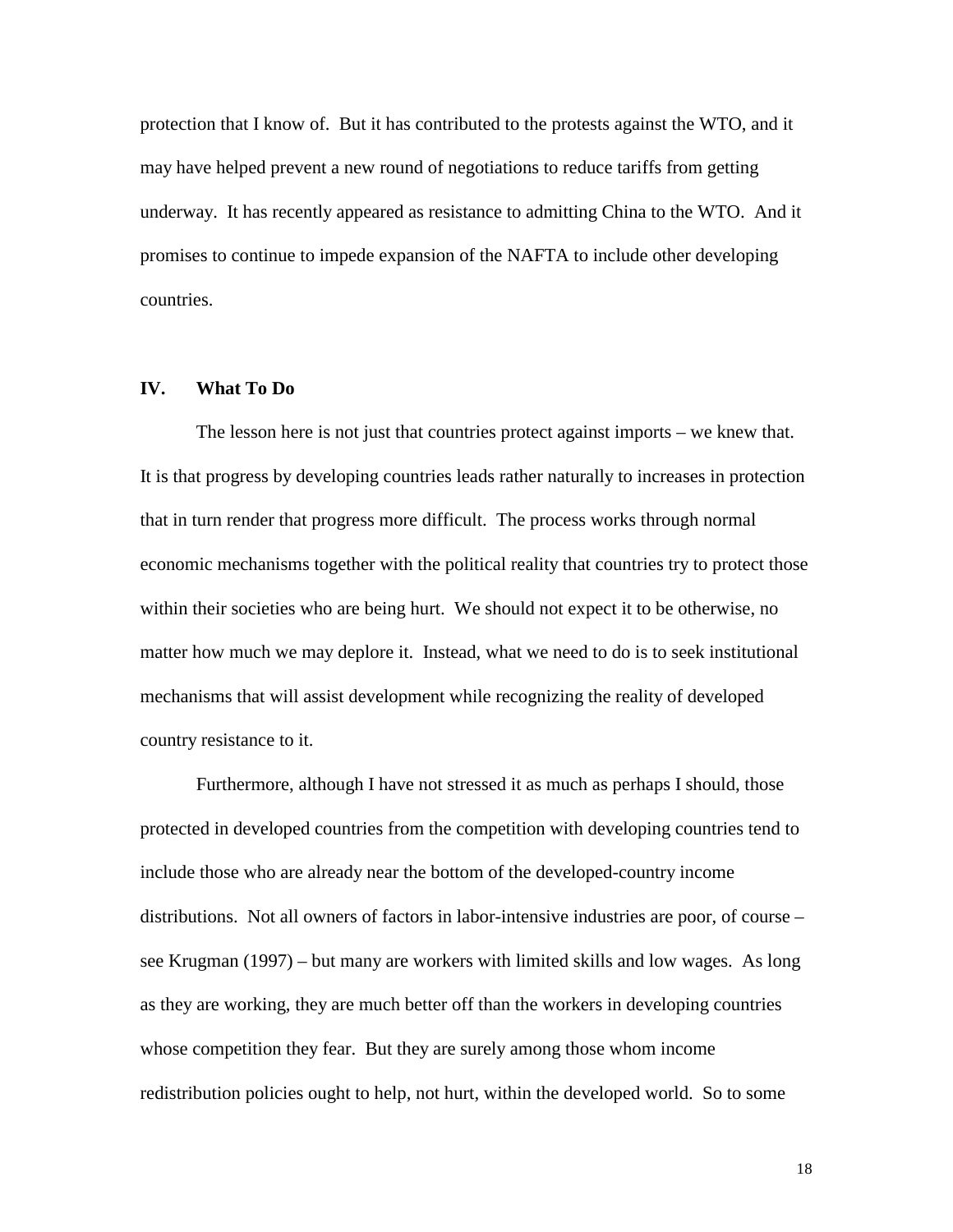extent, what we face is a tradeoff between helping our own poor and helping the world's poor.

Indeed, the tendency to use protection in this situation is a natural response to exactly this tradeoff, given the high weight that countries naturally place on their own people in preference to others. Protection against imports from developing countries does not necessarily mean that we don't want to help them, but rather that we also want even more to help our own poor.

The world as a whole, however, must treat all poor as its own, and one purpose of international institutions must be to ensure that. It is the responsibility of the WTO to prevent rich countries' trade policies from tilting too far in favor of their own people and against the world's, even when it is their poor whom they are trying to help. That is why the WTO must hold the line against increases in protection, even if they are motivated by what seem to be legitimate concerns of domestic income distribution.

Unfortunately, it is not obvious that the WTO is doing a very good job of this. By that I do not mean to criticize the Safeguards Clause, the purpose of which is explicitly to buffer adverse income shocks due to import competition. If the only use of trade policy for such purposes were under it, then I think we would be in pretty good shape. The problem is that countries rarely use the safeguards clause at all, and instead have found so many other ways to protect declining industries. The expanding use of anti-dumping, the MFA, and the carve-out of agricultural policies have all permitted countries to protect against imports from developing countries far beyond what the world's conscience should permit. The Uruguay Round promised progress in eliminating the MFA, and it made a first step toward controlling agricultural protection, but even these promises have been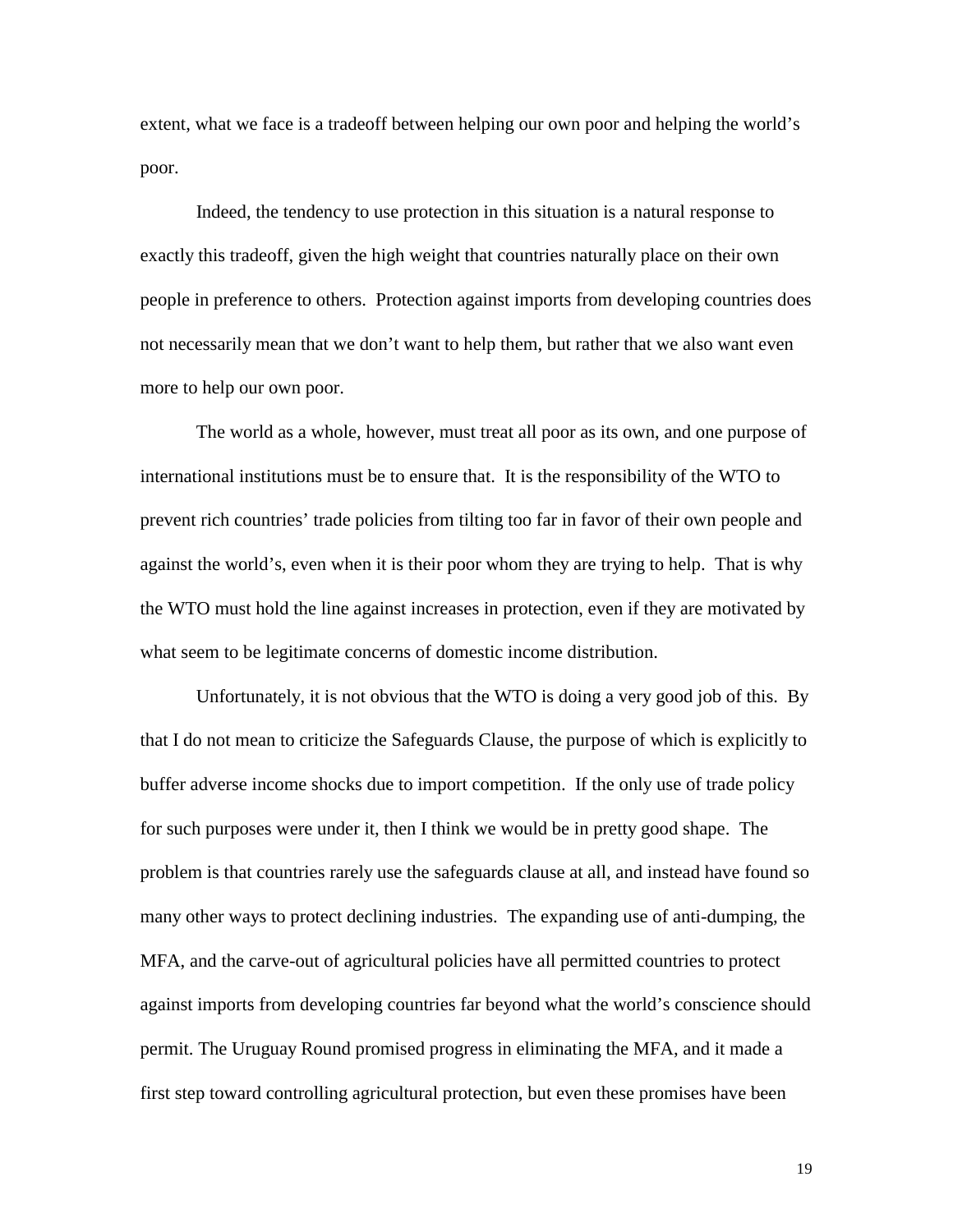disappointing in their implementation. And anti-dumping was not made any less destructive.

So what can we do? We can continue, of course, to resist protection in all of these and other forms, and we can push to strengthen the international institutions that support this aim. But more important, recognizing that at least some protection arises from a legitimate need, we must seek other ways to meet that need and thus lessen the pressure for protection.

That is, to the extent that developing countries do advance, it is true that they will displace workers and firms in developed countries. Many of these are among the poor of the developed countries, or at least they are by the time this happens to them. The developed countries therefore need to have better arrangements to assist these people.

I am led, therefore, to an argument for yet more of a familiar and never very successful policy: trade adjustment assistance (TAA). We need it now, more than ever, not just for the recipients of the assistance but also for the developing world whose progress will be blocked by protection if we don't find some other way to help those who compete with developing country exports. Indeed, because the need for TAA is larger than just the interests of developed countries, perhaps our international institutions – the WTO and the World Bank most likely – should be putting pressure on developed countries to implement such policies more effectively. The safeguards clause, for example, could require that any use of a tariff for safeguards purposes must also be accompanied by some form of TAA.

Of course, TAA programs have been notorious for their ineffectiveness. Therefore, we also need to find ways to improve them. Considering how important they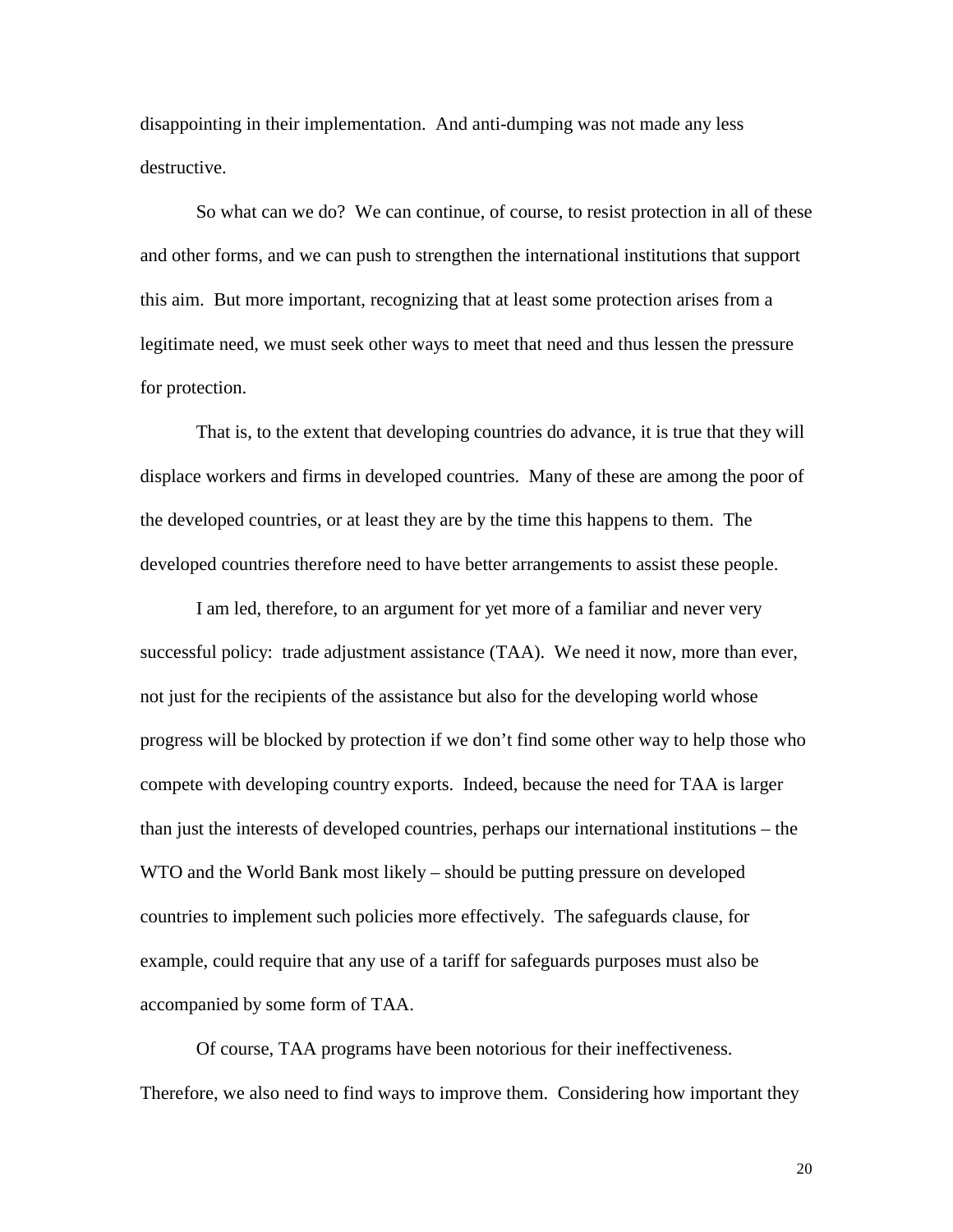seem to be in principle, it is appalling that they have not gotten more creative scholarly attention. I was slightly encouraged, a few months ago, by news reports that the Bradley presidential campaign was proposing a program of wage insurance for trade-impacted workers. But of course the Bradley campaign ended, and I have seen no more mention of this or any other ideas along these lines. I hope that will change.